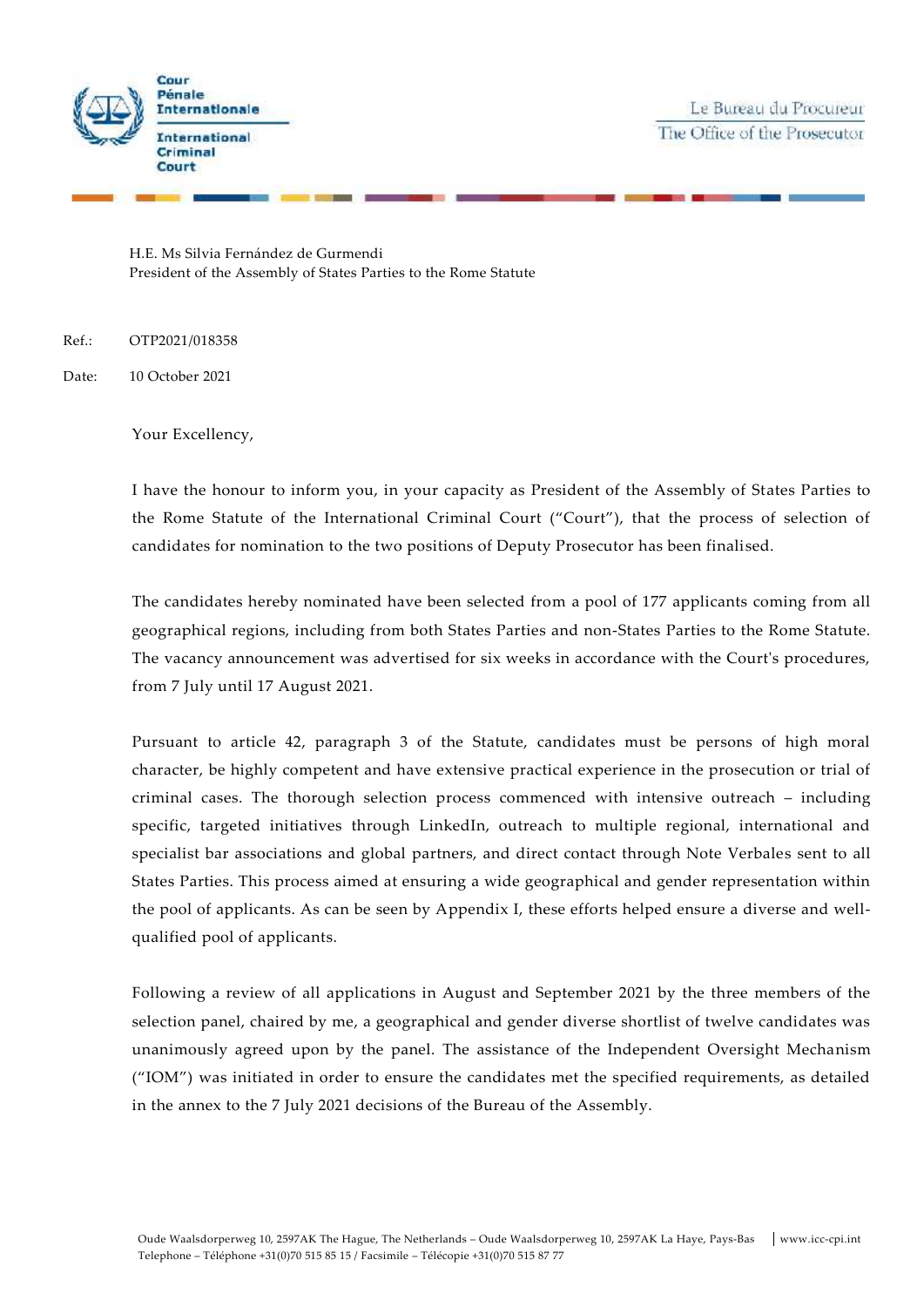All twelve candidates accepted the invitation to participate in the selection interview on 6, 7 and 8 October 2021.

The interview outline was developed to provide an in-depth assessment of the expertise and competencies of the candidates, as well as to allow the candidates to more freely articulate their vision and comprehension of the Office of the Prosecutor, and of the duties and responsibilities of the Deputy Prosecutor.

The three-member interview panel included two persons external to the Court, Mr. Adama Dieng (Senegal), former Under-Secretary-General of the United Nations, and Special Adviser to the Secretary-General on the Prevention of Genocide, and Ms. Catherine Marchi-Uhel (France), Assistant Secretary-General of the United Nations and Head of the International, Impartial and Independent Mechanism (IIIM). They assisted me in further testing the candidates' qualities, abilities and expertise.

At the end of every interview, I asked the views and opinions of the panel members who gave their assessment before I gave my own views. I take this opportunity to extend my profound and sincere gratitude to each of my fellow panel members for giving so generously of their time and for the invaluable counsel they gave during the various stages of this process.

The result of this process is that the panel has reached unanimous agreement as to the composition of the two lists presented to you for transmission on to the Assembly of States Parties. The IOM has also been consulted and commenced its due diligence review of the candidates included on the two lists presented below. I am informed by the IOM that, at this point, it has not identified any information that would render any of the candidates ineligible pursuant to the article 42(3) requirement. Now that the nominated candidates presented on the two lists are presented by me to the Assembly of States Parties, the IOM process will continue, as determined by the Bureau of the Assembly in the annex to its 7 July 2021 decisions.

It is important to underline that qualifications, experience and suitability for the post remained the benchmark in all deliberations and decisions in this selection and nomination process. Setting this against the candidates that applied for this post, I am delighted that I am able to present two lists. Each list comprises three candidates who possess the requisite experience and qualifications to assist me in running an effective and efficient Office. These lists are submitted consistent with my letter to States Parties of 4 February 2021, which aimed to ensure one list of candidates as female only (List A) and the other comprising francophone lawyers / lawyers from the civil law tradition (List B). I consider it extremely important that the office benefits from a Deputy elected from each of these separate lists, for the reasons detailed in that letter.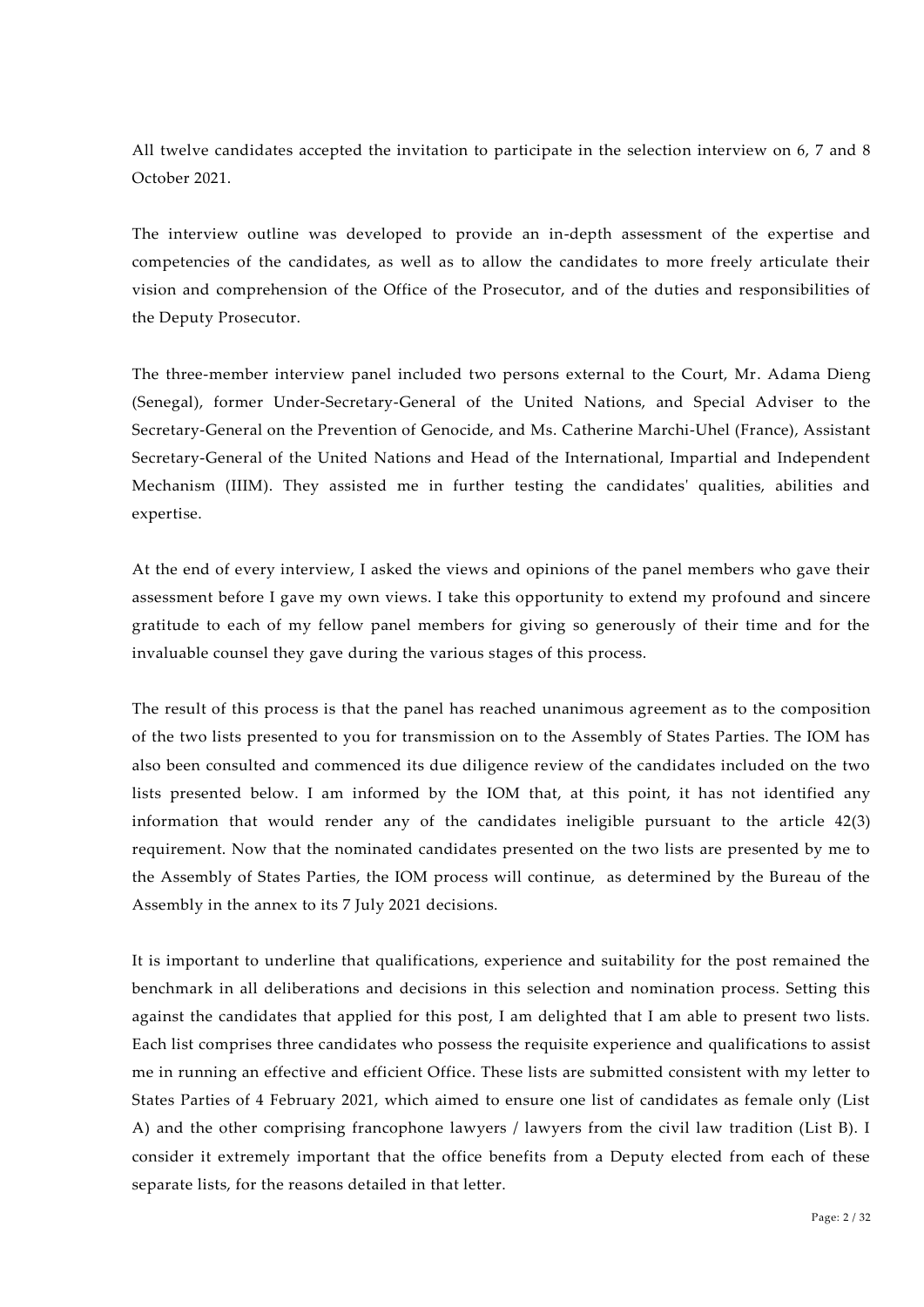Accordingly, I nominate these candidates (in alphabetical order):

### **List A**

Ms. **Domaradzki**, Sylvia (Canada) Ms. **Khan**, Nazhat Shameen (Fiji); Ms. **Massida**, Paolina (Italy)

### **List B**

Mr. **Niang**, Mame Mandiaye (Senegal) Ms. **Paz y Paz Bailey**, Claudia (Guatemala) Mr. **Whiting**, Alex (France)

### **Panel assessment of Candidates presented on List A (in alphabetical order):**

### **Sylvia Domaradzki (Canada)**

Ms. Domardzki currently serves as Crown Prosecutor in Canada, having previously served as Senior Crown Attorney. She has extensive prosecution experience and is a recognised expert in the area of prosecuting crimes against children and in cyber-crime offences. Although Ms. Domaradzki does not possess experience working for International Tribunals, she demonstrated a sound understanding of the objectives, mandate and operations of the Office of the Prosecutor. She answered questions in a thoughtful and considered manner demonstrating judgement. Presenting an extensive career in the Canadian Ministry of Justice and Public Prosecution Service, Ms. Domaradzki demonstrated her skills and competence in both Prosecution and reviewing investigations. Of particular note was Ms. Domaradzki's ability to innovate, to harness technology and to implement creative solutions to complex issues. The panel were satisfied that Ms. Domaradzki would perform well as Deputy Prosecutor.

### **Nazhat Shameen Khan (Fiji)**

Ms. Khan was the first female prosecutor in Fiji, the first female Director of Public Prosecutions in Fiji, and first female High Court judge in Fiji. For the last few years Ms. Khan has served as the Permanent Representative of Fiji to the United Nations in Geneva. She is currently serving as the President of the Human Rights Council, with her term due to end at the end of 2021. In each of her responses through assessment, Ms. Khan displayed a thorough understanding of the breadth and depth of issues, provided insightful, and well developed responses to all questions posed. Her command over a variety of interlacing issues, prosecutions, fact finding, management generally (and change management and ensuring an harassment free work place, in particular) as well as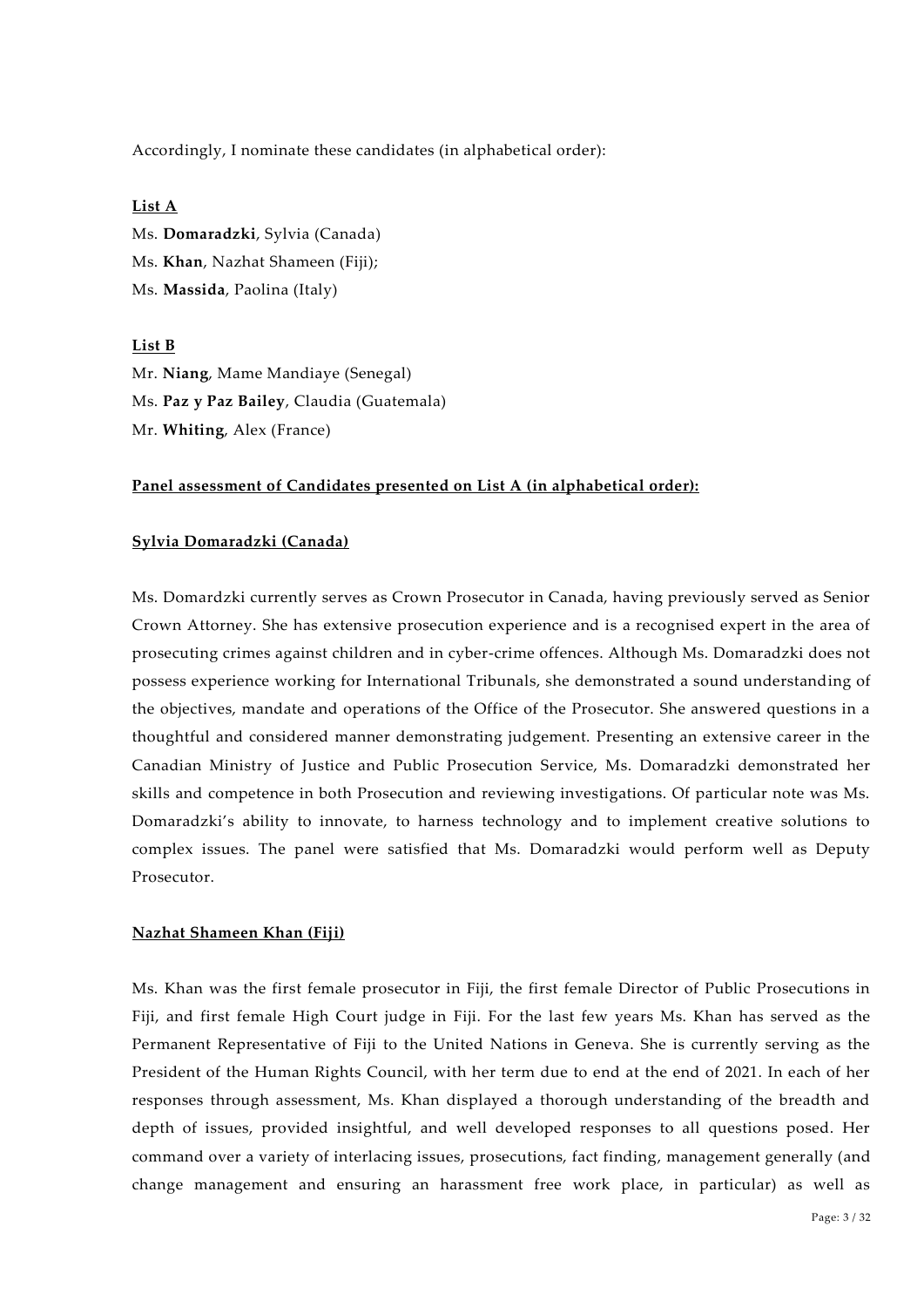demonstrable high level diplomatic skills and experience were well noted by all Panel members. She presented concrete examples to support various points she made and displayed an excellent comprehension of the report of the Independent Expert Review - and of various challenges facing the office. Her substantive knowledge of the Rome Statute was impressive and she bring with her extensive knowledge and competence on gender-related issues. It was the unanimous view of the Panel that Ms. Khan was an outstanding candidate who would make a truly exceptional Deputy Prosecutor, if elected.

### **Paolina Massida (Italy)**

Ms Massida currently serves as the Principal Counsel in the Office of the Principal Counsel for Victims (OPCV) at the Court. Ms. Massida performed well through assessment. Her responses were well-developed and delivered and touched upon a range of issues pertinent to the role of Deputy Prosecutor. Her extensive knowledge of the proceedings of the Court and her broad knowledge and competence in the area of International Justice were evident throughout the assessment. Ms. Massida demonstrated the necessary balance of assertive and fluid leadership while stressing the requirement of wellbeing initiatives in order to ensure staff engagement and achievement of objectives. The Panel were satisfied Ms. Massida would be a capable Deputy Prosecutor were she to be elected.

### **Panel assessment of Candidates presented on List B (in alphabetical order):**

### **Mame Mandiaye Niang (Senegal)**

Mr. Niang is the Prosecutor General of the Appeals Court of St Louis in Senegal and a judge. He has extensive domestic international and national experience and has served in the ad hoc Tribunals as a senior legal officer. He has also served as UNODC regional representative for Southern Africa. He was elected as a Judge of the ICTY and ICTR in 2013, where he sat in both trial and appeals divisions. The panel were convinced of Mr Niang's suitability to fully perform the functions of Deputy Prosecutor. Given Mr Niang's previous experience in multiple domestic and international legal environments – operating in executive leadership and senior positions – the panel were convinced that he would bring a wealth of competence, great integrity and real capacity to the Office. In particular, Mr. Niang proved, through assessment, his capabilities in forging strong bonds, building diverse and multi-disciplinary teams and forging disparate professionals into effective and collaborative units. The panel were completely assured of his capabilities, integrity and judgement and had no doubt that he would make an excellent Deputy Prosecutor, if elected.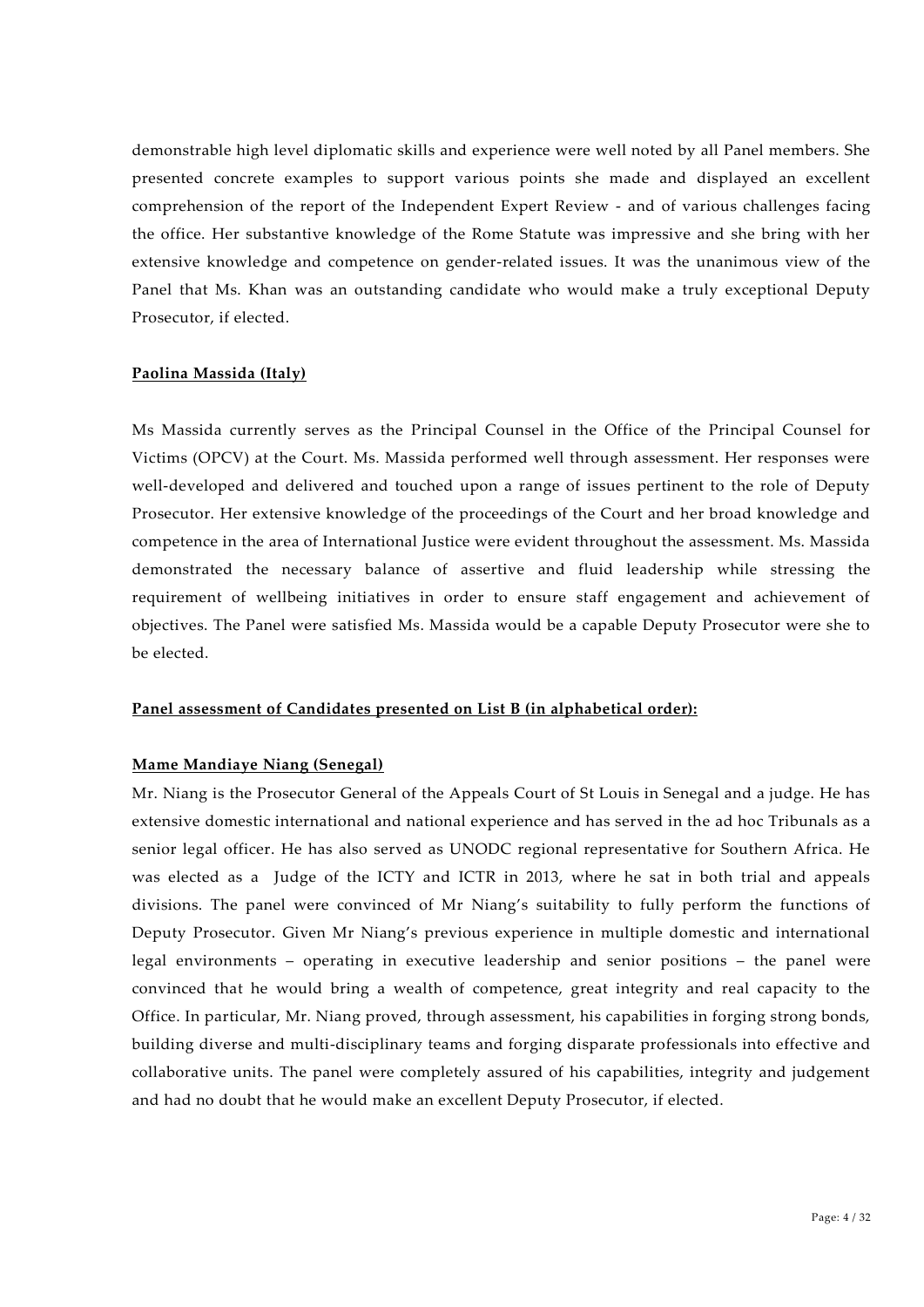### **Claudia Paz y Paz Bailey (Guatemala)**

Ms. Paz y Paz was the Attorney General of Guatemala and as such drove change in the prosecutions in the country at all levels. Of particular interest was her ground-breaking work in prosecuting genocide cases before the domestic courts of Guatemala. Ms. Paz y Paz Bailey performed very well through assessment. She provided detailed and reflective responses to the full range of questions and demonstrated clear competence, understanding and professionalism in all of her answers. Ms. Paz y Paz Bailey's experience in each of her preceding roles demonstrated an impressive track record, an ability to effect change, courage to take action, resilience to withstand political and external pressure along with modesty and empathy for others. In particular, her innovative and thoughtful response in relation to complementarity demonstrated a thorough understanding of the requirements for the Office into the future. The panel were satisfied that Ms. Paz y Paz Bailey would be successful in the role of Deputy Prosecutor were she to be elected.

### **Alex Whiting (France)**

Mr. Whiting is currently serving as the deputy Prosecutor to the Kosovo Specialist Chambers in the Hague. He has worked as a senior prosecutor in the ICC and the ICTY and has extensive national and international prosecution experience. The panel assessed Mr. Whiting as highly suitable for one of the posts of Deputy Prosecutor. Mr Whiting presented an extremely capable profile and provided the panel with thoughtful, measured and detailed responses to each question. His wealth of experience, competence and capabilities were apparent in all areas of assessment. In particular, during his impressive performance through interview, Mr. Whiting displayed in-depth understanding of the Rome Statute a clear vision for the role within the Office and an extremely pro active approach to issues including those of complementarity, diversity and inclusion. Mr. Whiting impressed with demonstrable experience in both investigating Rome Statute crimes as well as Prosecuting them in the Court room. The panel were convinced that Mr. Whiting would be a huge asset to the Office of the Prosecutor and an excellent Deputy Prosecutor, if elected.

In compliance with Assembly resolution ICC-ASP/1/Res.2 of 9 September 2002, as amended by resolution ICC-ASP/3/Res.6 of 10 September 2004, these two lists will allow States Parties to elect the candidate of each list who obtains the highest number of votes and an absolute majority of the members of the Assembly of States Parties.

I request, Excellency, that you transmit the two lists with the names included above to the Assembly of States Parties for consideration at the upcoming twentieth session of the Assembly scheduled for December 2021. Statistics of the total number of applicants as well as the total number of those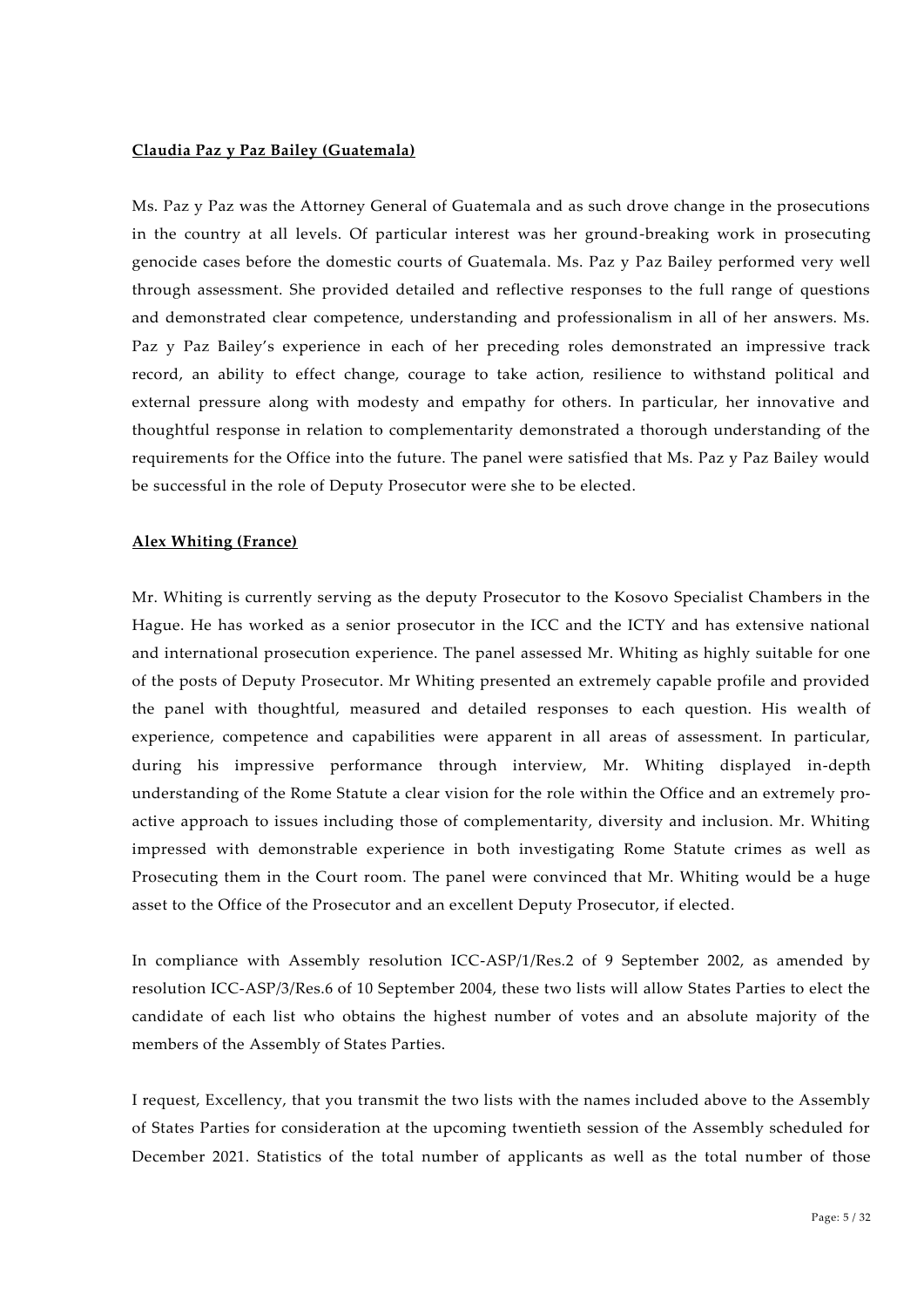interviewed are attached to this letter as Appendix I. The *curricula vitae* of the nominees are attached as Appendix II (in alphabetical order), for the consideration of the Assembly.

Please accept, Your Excellency, the expression of my highest consideration.

 $el$ 

Karim A. A. Khan QC Prosecutor of the International Criminal Court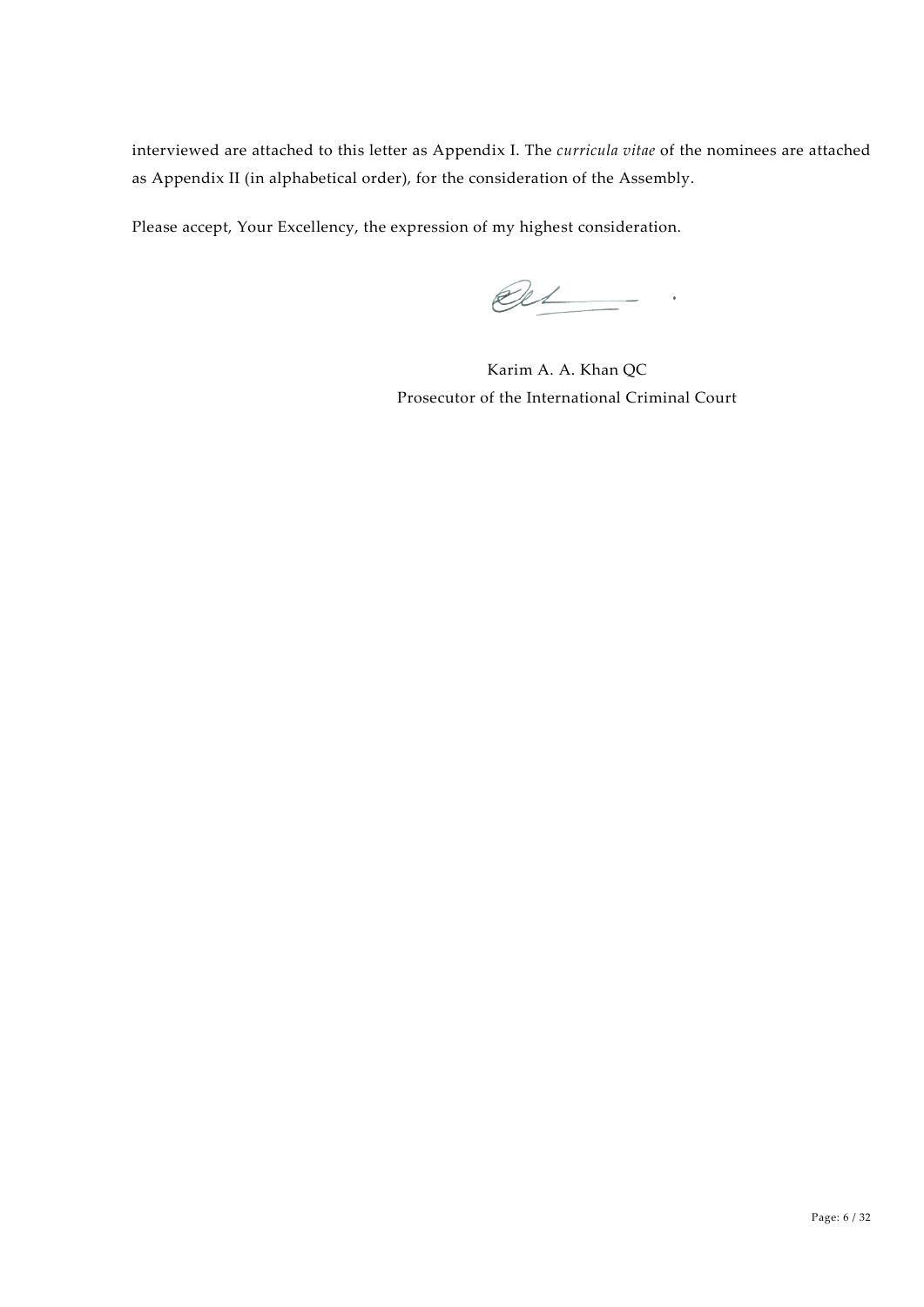# **Appendix I**

## **Statistics on the selection of candidates for nomination for the positions of Deputy Prosecutor in the Office of the Prosecutor of the International Criminal Court**

### **A. Statistics of applications received**

A total of 177 applications for the position of Deputy Prosecutor were received. Below is a breakdown by gender, ratification status of country of nationality, and geographic origin.

| <b>Total number of applications received</b>    | 177                               |            |          |               |
|-------------------------------------------------|-----------------------------------|------------|----------|---------------|
|                                                 |                                   | % of total | subtotal | % of subtotal |
| Female applicants                               | 75                                | (42%)      |          |               |
| Male applicants                                 | 102                               | (58%)      |          |               |
| <b>State Party applicants</b>                   | 133                               | (75%)      |          |               |
| Females                                         |                                   |            | 57       | (43%)         |
| Males                                           |                                   |            | 76       | (57%)         |
| Non-State Party applicants                      | 44                                | (25%)      |          |               |
| Females                                         |                                   |            | 18       | $(40.90\%)$   |
| Males                                           |                                   |            | 26       | $(59.09\%)$   |
| African applicants                              | 69                                | (39%)      |          |               |
| Asian applicants                                | 16                                | $(9\%)$    |          |               |
| Eastern European applicants                     | 12                                | (7%)       |          |               |
| Latin-American and Caribbean applicants         | 21                                | (11%)      |          |               |
| Western European and other States applicants    | 59                                | (34%)      |          |               |
| <b>B.</b> Statistics of short-listed candidates |                                   |            |          |               |
| <b>State Party applicants</b>                   | 12                                |            |          |               |
| African applicants                              | 1                                 |            |          |               |
| Asia-Pacific applicants                         | 2                                 |            |          |               |
| Eastern European applicants                     | $\Omega$                          |            |          |               |
| Latin-American and Caribbean applicants         | $\overline{c}$                    |            |          |               |
| Western European and other States applicants    | 7                                 |            |          |               |
| 1. Short-list:                                  | 12 candidates (5 male / 7 female) |            |          |               |
| 2. Video-conference interview:                  | 12 candidates (5 male / 7 female) |            |          |               |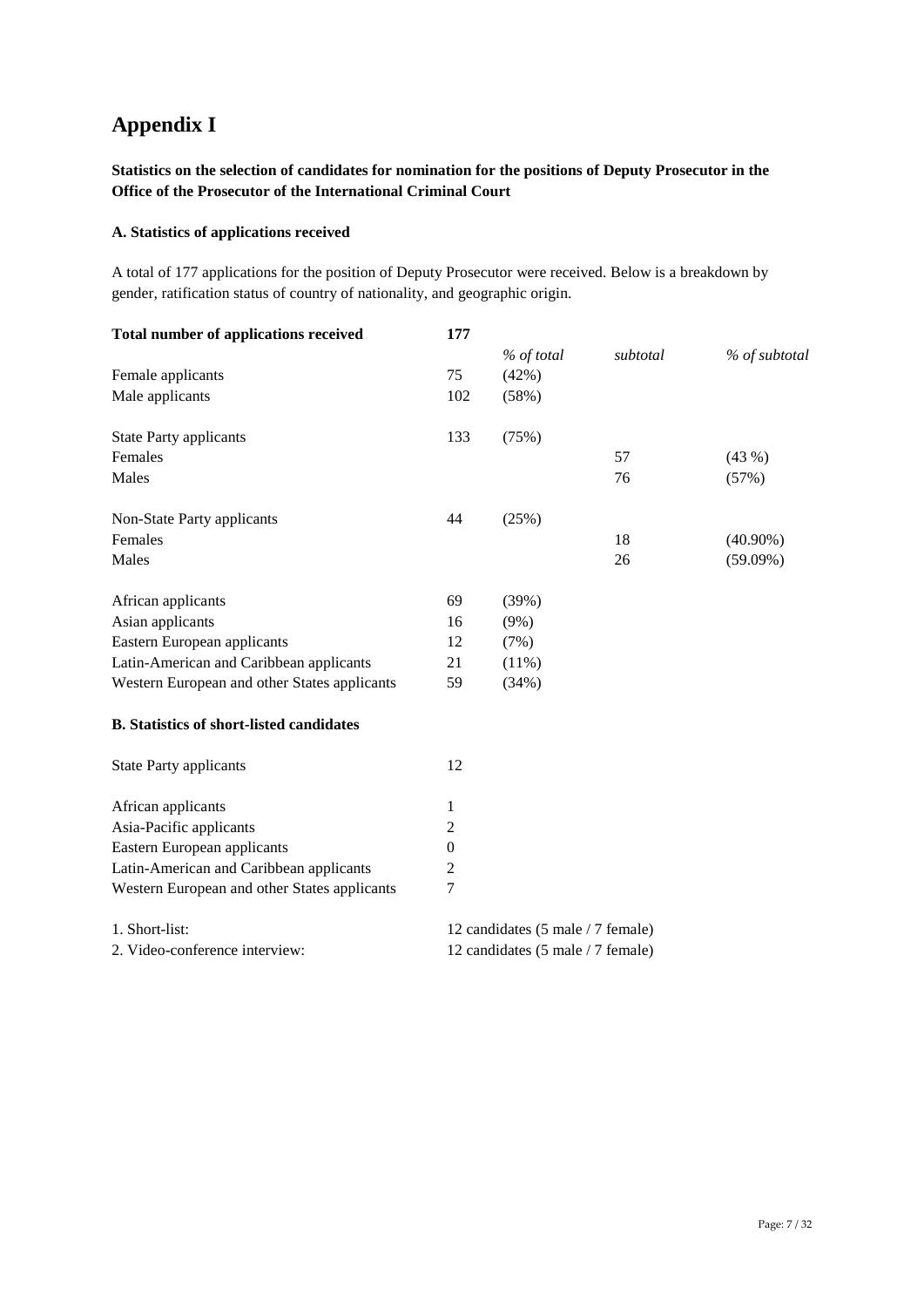# **Appendix II**

# **Alphabetical list of candidates nominated for the position of Deputy Prosecutor (Prosecutions) in the Office of the Prosecutor of the International Criminal Court**

# *Content*

- **1.** Ms. **Domaradzki** , Sylvia (Canada)
- **2.** Ms. **Khan,** Nazhat Shameen (Fiji);
- **3.** Ms. **Massida,** Paolina (Italy)
- **4.** Mr. **Niang,** Mame Mandiaye (Senegal)
- **5.** Ms. **Paz y Paz Bailey,** Claudia (Guatemala)
- **6.** Mr. **Whiting** , Alex (France)

# **1. Ms. Sylvia Domaradzki (Canada)**

### **A. Executive summary of relevant experience**

I have been a lawyer since 2002 and have been a Crown Prosecutor since 2004. I started specializing in child exploitation cases in 2005, including digital child exploitation cases. Since that time, I have been handling predominantly prosecutions involving sexual and gender-based crimes and crimes committed against children. I generally have 20 active files at any given time, all involving vulnerable victims and witnesses. I am tasked with these cases because of my experience as well as training – I have been trained how to properly interview child witnesses and took various courses, nationally and internationally, on issues prevalent in child abuse cases.

In 2008, I formed an ICE (internet child exploitation) unit within my Crown office and subsequently supervised a junior colleague within that unit. Within same, I handled the files at all stages of the proceedings, from the investigation to ultimate disposition. I have also routinely mentored other Crown throughout the province on ICE files and digital evidence-based files. I was hired by the Nova Scotia Prosecution Service in 2017, specifically on the basis of my experience, to be one of three ICE prosecutors for the province. As a result of all this experience, I am well versed in digital evidence and am capable of handling complex and conflicting technical evidence. I have been referred to as an expert in this field and am routinely consulted on various aspects within the field, both by my colleagues as well as various policing agencies.

Aside from the internet-based exploitation cases, my workload has focussed on vulnerable victims. I have worked with victims as young as 5 years old, from various ethnic and socio-economic backgrounds and with various cognitive challenges. Since then, I have prosecuted hundreds sexual and child exploitation cases.

I attended the NAAGTRI Fellowship (US) in 2011 wherein I collaborated with international prosecutors on issues of human trafficking. Our discussions regarding best practices resulted in a paper that has been published. I have also contributed a chapter on the issue of Indigenous Offenders to a published book on Canadian criminal law. In 2019, I also decided to hone my knowledge and skills with respect to vulnerable participants and youth justice in an international setting and am currently enrolled in an LLM programme at the University of London (doing the degree remotely). Notwithstanding the intensity of the programme and my heavy workload, my studies have not interfered in any of my work assignments.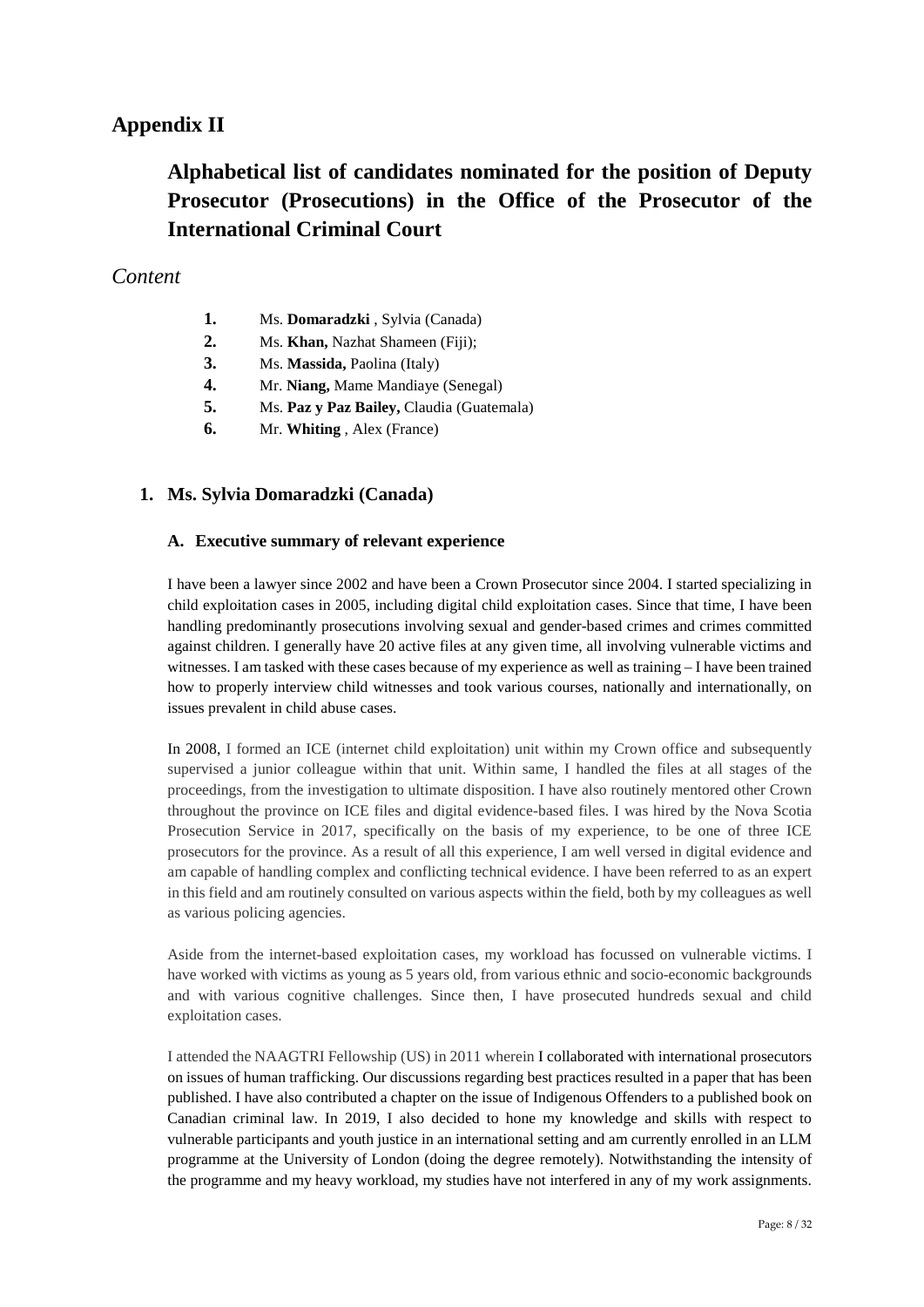The knowledge that I am gaining from my studies is improving my capabilities as a lawyer in expanding my knowledge and international best practices.

Sometimes I have been asked to work on different files that involve vulnerable participants and have challenging legal issues. As such, I have also successfully prosecuted cases involving charges of homicide (first, second and attempted), kidnapping, hostage taking, complex fraud and arson. I have conducted numerous jury trials. Within my files, I have dealt with complicated legal arguments including expert evidence (including competing opinions), forensic (computer, DNA, fingerprint and reconstruction), wiretap evidence and different privileges (informant, solicitor / client). Aside from being able to handle complex legal issues, I am capable of handling very heavy caseload.

With that background of working with vulnerable victims and ICE files, I have been invited to present at various conferences: IACSA Child Interviewer Training, Victim & Survivors of Crime Week (testimonial accommodations for young witnesses in court), Police Victim Services BC (Cyberbullying), Canadian Police College (Computer Forensics), Royal Canadian Mounted Police (RCMP) Pacific Region Training Centre (Computer Forensics, child interviewing), BC Crown Counsel conferences, NS Public Prosecution Service conferences. From 2006 to 2017, I was one of the Digital Evidence Resource Counsels for the province. While in Nova Scotia, I was part of the provincial Crown Sex Assault Working Group to formulate best practices when handling sex assault prosecutions. I am currently an Accredited Facility Dog liaison Crown working with victim services and canine support systems. I regularly give advice and opinions to municipal police agencies and the RCMP on issues of search warrants across Canada. I have recently been asked by the RCMP ICE Unit to draft a manual setting out best practices and law with respect to various Charter issues and evidentiary issues that police must be mindful of. This will incorporate not only case law and legal principles, but also utilize Crown policies with respect to charge assessments, child and vulnerable participants policies, disclosure, MLAT, and other considerations. I am attempting to compile a document that will not only assist the police, but also the Crown. I have also been asked to contribute to the draft Curriculum for Child Abuse Prosecution Training, which will be utilized for continuing education for all Crown in the province.

I believe that it is due to my reputation as being fair and ethical and unbiased that I have been asked to represent the Crown on conflict files in various provinces around Canada: Nova Scotia, New Brunswick and Ontario. In 2017, I received the Crown Recognition Award (BC) and in Nova Scotia, I was given a commendation by the Superintendent of the RCMP for the work that I have done in the field of ICE work. In all of my performance reviews, both in BC and Nova Scotia, I have regularly exceeded expectations and was regarded as an expert or a proven leader. I believe that it is based on my sound judgment that my supervisors have no difficulty assigning to me challenging files, knowing that I will be diligent and pragmatic and will effectively and proficiently handle the file to its completion. Being a trial lawyer, I need to be constantly prepared, exercise sound judgment in all my work decisions and have excellent verbal and written communication skills. Given my hectic schedule, I have proven that I am able to able multi-task and maintain and honour multiple commitments, effectively meet deadlines and produce just results.

### **B. Curriculum vitae**

### **1. EDUCATION**

LLM – University of London (2018 – present) Online J.D. - College of Law (1998 - 2002) University of Saskatchewan, Saskatoon, Saskatchewan Bachelor of Arts - College of Arts & Science (1990-1994) - 4yr Psychology major University of Saskatchewan, Saskatoon, Saskatchewan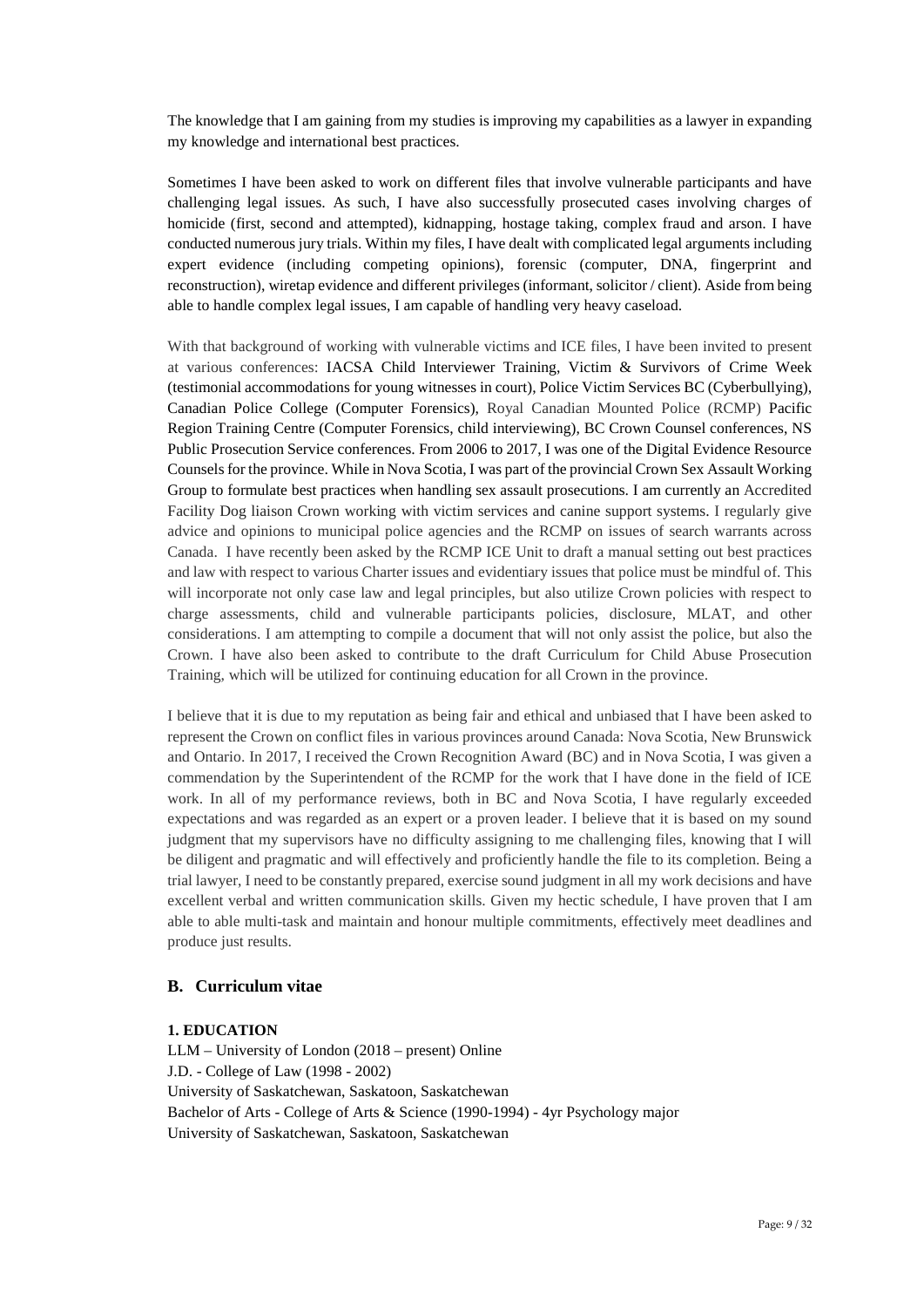### **2. SUMMARY OF QUALIFICATIONS**

### **Presentations / Teaching**

- o made presentations / lectures at the following symposiums: IACSA Child Interviewer Training, Victim & Survivors of Crime Week (testimonial accommodations for young witnesses in court), Police Victim Services BC (Cyberbullying), Canadian Police College (Computer Forensics), RCMP Pacific Region Training Centre (Computer Forensics, child interviewing), BC Crown Counsel conferences, NS Public Prosecution Service conferences,
- o taught English at the Seoul Metropolitan Police Agency and the Foreign Affairs Department, Government of Korea, Seoul, South Korea,
- o mentored young prosecutors and taught police officers in the field of internet-based child exploitation crimes

### **Research / Communication / Legal Skills**

- o Ability to evaluate and incorporate information from variety of sources by using extensive legal research through the use of computer-generated online resources,
- o Outstanding oral and written communication skills litigated criminal files at various levels of court, both trial and appellate work,
- o Ability to interview and work with people from all ages and cultural backgrounds,
- o Excellent legal drafting skills of legal documents, research papers and memorandum,
- o Attended courses on effective legal writing techniques and advanced oral advocacy skills,
- o Contributed a chapter for a book on criminal law and criminal procedure in Canada (published),
- o Contributed to a paper on issue of human trafficking (published)

### **Teamwork Skills**

- o Part of a prosecutorial unit consisting of three prosecutors and specialized police force, specializing in internet-based child exploitation crimes,
- o Strong independent working skills while overseeing files from investigation to resolution,
- o Collaborated with international prosecutors on issues of human trafficking

### **3. WORK EXPERIENCE**

- government of British Columbia Ministry of Justice Crown Prosecutor (2020 present),
	- o prosecutor of child exploitation cases, including cybercrime offences and sexual exploitation,
	- o instructing police officers at local police detachments, as well as presentations at various conferences,
	- o accredited Facility Dog liaison Crown,
	- o litigation at the Provincial and Supreme Court level, including appellate work Government of Nova Scotia – Public Prosecution Service Special Prosecutions, Senior Crown Attorney (2017 – 2020),
	- o one of three prosecutors tasked with prosecuting digital child exploitation cases in the province of Nova Scotia,
	- o instructing police officers at local police detachments, as well as presentations at various conferences,
	- o litigation at the Provincial and Supreme Court level, including appellate work,
	- o part of the provincial Crown Sex Assault Working Group to formulate best practices when handling sex assault prosecutions, Government of British Columbia – Ministry of Justice Crown Prosecutor (2006 – 2017),
	- o lead prosecutor of child exploitation cases, including cybercrime offences,
	- o digital Evidence Resource Counsel for the province,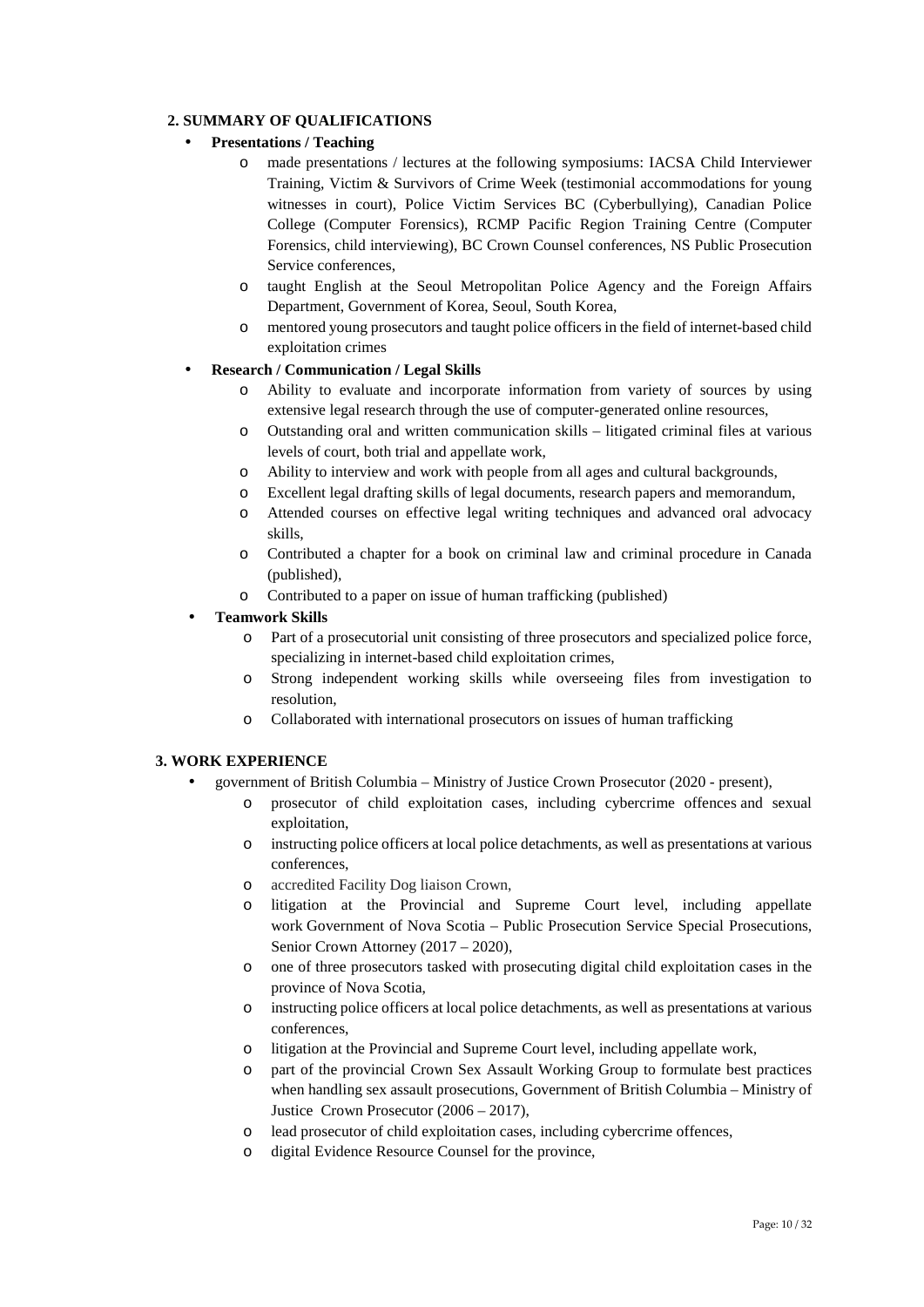- o litigation at the Provincial and Supreme Court level, including appellate work Government of Saskatchewan - Saskatchewan Justice Crown Prosecutor (2004- 2006),
- o prosecutions of all Criminal Code charges, litigation at the Provincial and Queen's Bench Court level, including appellate work Benesh, Bitz & Co. (2003 – 2004)
- **Associate**
	- o criminal defence and family law practice,
	- o represented clients at the Provincial and Queen's Bench Court level, including appellate work Gold & Associate, Toronto, Ontario (2002 - 2003)

### **Articling Student**

- o articling in criminal defence firm,
- o extensive legal research Y.S. Chang & Associates Law Office, Seoul, South Korea (1997 - 1998)

### **Paralegal**

- o prepared research memorandum,
- o researched and draft patent and trademark materials,
- o drafted correspondence to international clientele

## **Government of Korea, Foreign Affairs Department, Seoul, South Korea (1997 - 1998) English Instructor**

- o taught English,
- o researched latest international developments and international law issues,
- o translated legal materials,
- o drafted correspondence letters to various international organizations

# **2. Ms. Nazhat Shameen Khan (Fiji);**

### **A. Executive summary of relevant experience**

I wish to express interest in the position of Deputy Prosecutor of the International Criminal Court.

I have followed the work of the International Criminal Court with interest since its inception, as Fiji was one of the first countries to ratify the Rome Statute. In particular I have supported the intention of states parties to the Rome Statute, of the creation of an international court which seeks to prosecute individuals with crimes of genocide, war crimes, crimes against humanity and aggression, when national courts and jurisdictions have been unable or unwilling to try individuals for such crimes. Such an institution continues to provide hope for millions of people around the world, for whom the rule of law has failed in their domestic legal processes, that such crimes will be investigated and prosecuted fairly, with determination and on the basis of evidence.

I am a qualified legal practitioner, with 16 years of prosecution experience. As a prosecutor and a former criminal judge, I have been involved at the practical and policy levels, in criminal advocacy and trial work. I believe in the role of the law and justice in achieving social equity, and am committed to making the changes necessary to achieve such equity. As a former prosecutor I worked to facilitate the delivery of an equal justice.

I believe that prosecutors in international courts and tribunals have a special responsibility to approach prosecutions in a non-judgmental, culturally sensitive and gender aware manner. In particular victims of crimes and civilian witness are entitled to such sensitivity and understanding from prosecutors who will lead their evidence.

I have special expertise in prosecuting and trying sexual and gender-based crimes, as well as offences against children. As Director of Public Prosecutions, I created the Sexual and Gender Based Crime Unit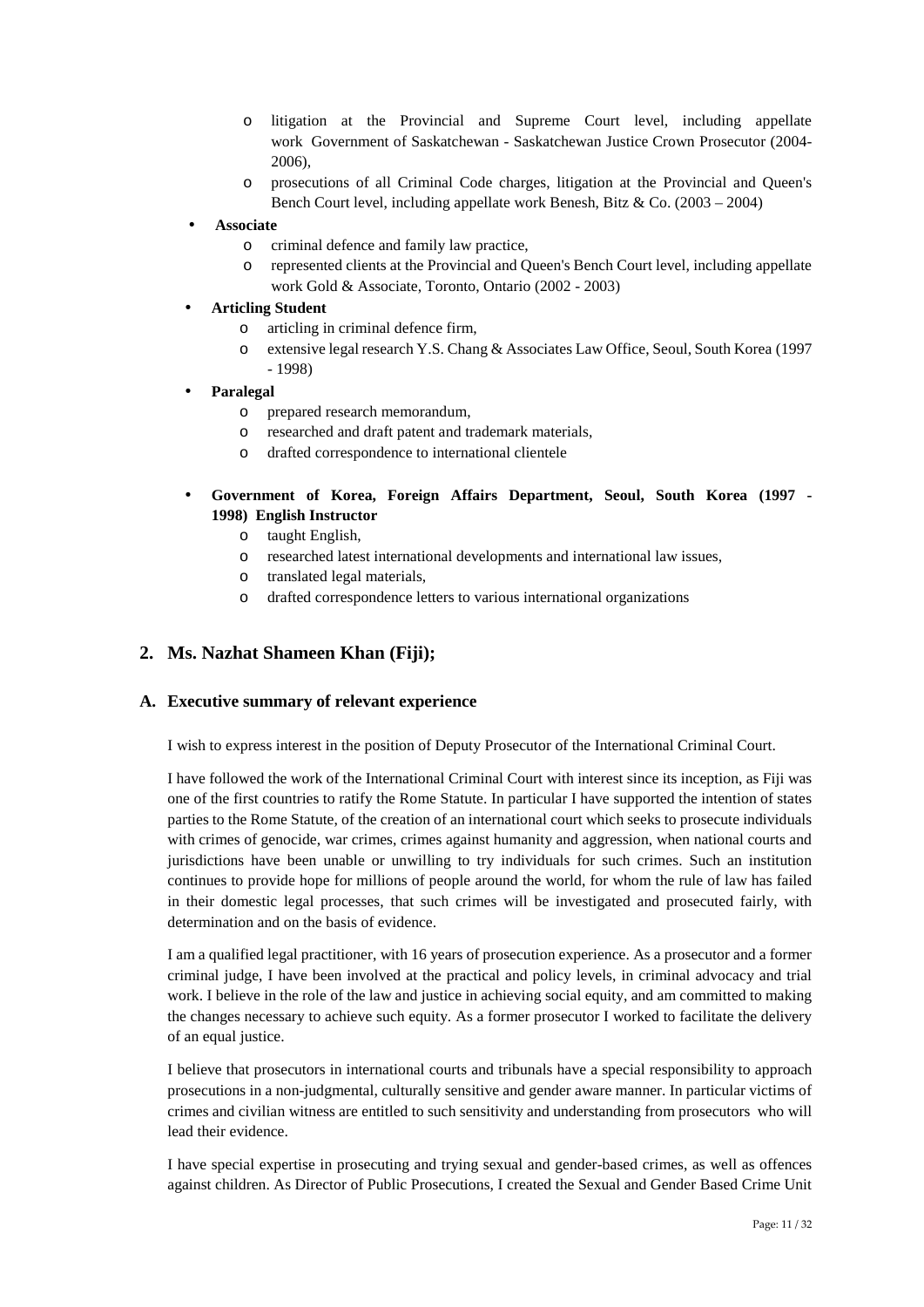in the Office of the DPP. Further, I led the implementation of innovative and child friendly initiatives in the criminal justice system as chair of the Children's Coordinating Committee of Fiji, a committee set up to implement the Convention of the Rights of the Child in national laws and policies.

In my capacity as DPP I led transformative practices which resulted in the removal of unequal and discriminatory practices in the workplace, thus enhancing the quality of professional opportunities for women prosecutors and for prosecutors who experienced intersectional forms of discrimination. I have played a leadership role in designing, and implementing sexual harassment policies for law offices and the civil service, in Fiji.

I believe that an ethical, and professional legal institution requires strong and ethical leadership to ensure that the values of equity and equality which guide legal work, are also applied within the team and the workplace. I believe that the most able leadership arises from the empowerment of teams. As a manager of work places and teams, I value the central role of financial accountability and respect for institutional rules as a governance principle, and as an important mechanism to prevent waste, fraud and corrupt practices.

My experience as a former prosecutor and Director of Public Prosecutions, as a judge of the High Court of Fiji, and as an ambassador, has given me the opportunity to implement systems that have enhanced the performance and efficiency of diverse teams and offices. This has included the use of strategic and communication skills, and the use of technology to efficiently manage caseloads for prosecutors and judges.

I believe that all lawyers must be guided by time-honoured rules of ethics, and that standards of professional conduct must guide all legal practitioners, whether as prosecutors or as defence counsel. Further, my years as a diplomat have prepared me for the need to maintain strong and ethical professional and personal standards, in the face of political considerations, and during periods of political pressure. I am committed to the grounding of all prosecution decisions on the law and the evidence, without improper external influence.

As a Fijian national, it would be an honour for me, for my country and for the Pacific region, to be appointed to the post of Deputy Prosecutor of the International Criminal Court.

### **B. Curriculum vitae**

### **1. Executive Profile**

- Over 30 years working as a practitioner in criminal justice, including 16 years as a practicing prosecutor, a former Director of Public Prosecutions of Fiji, and 10 years as a criminal high court judge.
- Currently the President of the United Nations Human Rights Council in Geneva.
- First woman in Fiji to be appointed a Crown Prosecutor, to become the Director of Public Prosecutions and to be appointed a High Court judge.
- Proven ability in international relations and diplomacy: Permanent Representative and Ambassador of Fiji to the United Nations in Geneva, to Switzerland.
- Extensive experience in managing senior teams, offices and institutions, both legal and diplomatic.
- A seasoned leader who has provided strategic vision and leadership in setting priorities to deliver results in complex settings.
- Ability to recognize the need to foster and maintain high professional standards and neutrality in preparing briefs for prosecution and the conduct of prosecutions.
- Experience in directing the preparation, implementation and monitoring of the results-based strategic framework, and program budgets.
- Experience in proving strategic direction and advice to senior leadership and institutions.
- Special expertise in offences against women and children as a prosecutor and as a criminal judge.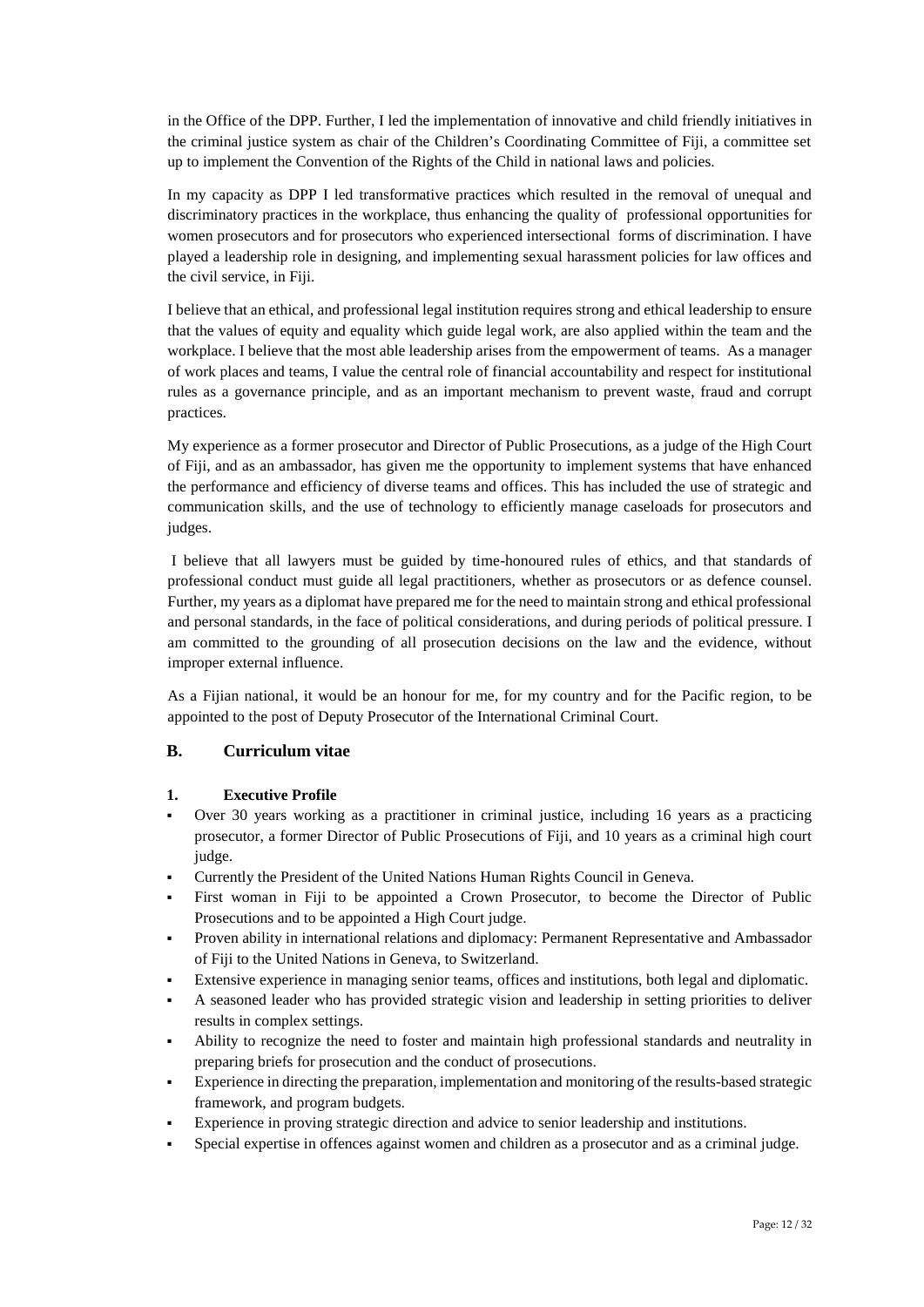Experience in building the capacity of lawyers and judges to enhance litigation and court room skills, including access to justice for those with historical disadvantage in relation to the courts with a special focus on women and children.

### **2. Professional Experience**

### **May 2014 to present – PRUNOG, Switzerland**

*Appointed Permanent Representative of the Republic of Fiji to the United Nations in Geneva, Switzerland, and Vienna Austria, and Ambassador to Switzerland*

- Providing advice to the Government of Fiji and its agencies on human rights commitments and on implementing human rights conventions and protocols in accordance with international obligations.
- Representing Fiji in all international institutions in Geneva and Vienna.
- Leading the Negotiations Team at UNFCCC COP 23 under Fiji's Presidency 2017 to a successful Conference of the Parties with significant human rights outcomes including the Gender Action Plan and the Indigenous Peoples Platform.
- Conducting ethics training for new legal practitioners in Fiji.
- Training of Fiji's judges and magistrates on human rights and criminal justice.
- President Human Rights Council 2021.

### **May 2009- May 2014 – Consultant, Fiji**

*Private legal practitioner and legal consultant operating as Nazhat Shameem Consultant.*

- Planning, and conducting training programmes for judges, magistrates, and lawyers on advocacy, legal and judicial skills, human rights and the justice system, gender competence, and cultural awareness in the courts.
- Planning, and conducting workshops for private and public sector organisations on corporate governance and corporate criminal liability.
- Preparing opinions for lawyers of the private sector on public law and criminal liability.
- Preparing policy and discussion papers for civil society groups, and statutory organisations on the law, and law reform.
- Preparing and conducting workshops for the police, on human trafficking law, gender sensitivity and competence, and human rights of persons in custody and awaiting trial.
- Conduct of reviews of the Engineers Registration Act, Quarantine Act, the Public Health Act , the Fiji law for persons living with disabilities, and of the Fiji Public Trustee Corporation Limited.
- Conduct of review of the Ethics and Governance Programmes at the Fiji National University.
- Conduct of review of the governance of the Fiji School of Nursing for the Fiji National University.
- Drafted the Fiji National Gender Policy as consultant to the Ministry of Social Welfare, Women and Poverty Alleviation and conducted consultations with women's civil society organisations in relation to the draft.

### **May 1999 – May 2009 - High Court judge, Fiji**

- First woman High Court judge in Fiji.
- Conducting criminal trials and criminal appeals as a judge of the High Court.
- Introduced case management systems for the High Court criminal jurisdiction.
- Responsible for the national judicial training programme.
- Editor of the Fiji law Reports 2006-2009.

### **June 1994 -May 1999 - Director of Public Prosecutions, Fiji**

- First woman to be appointed Director of Public Prosecutions in Fiji.
- Criminal trial work High Court 2001 2009.
- Appellate hearings in the High Court and Court of Appeal.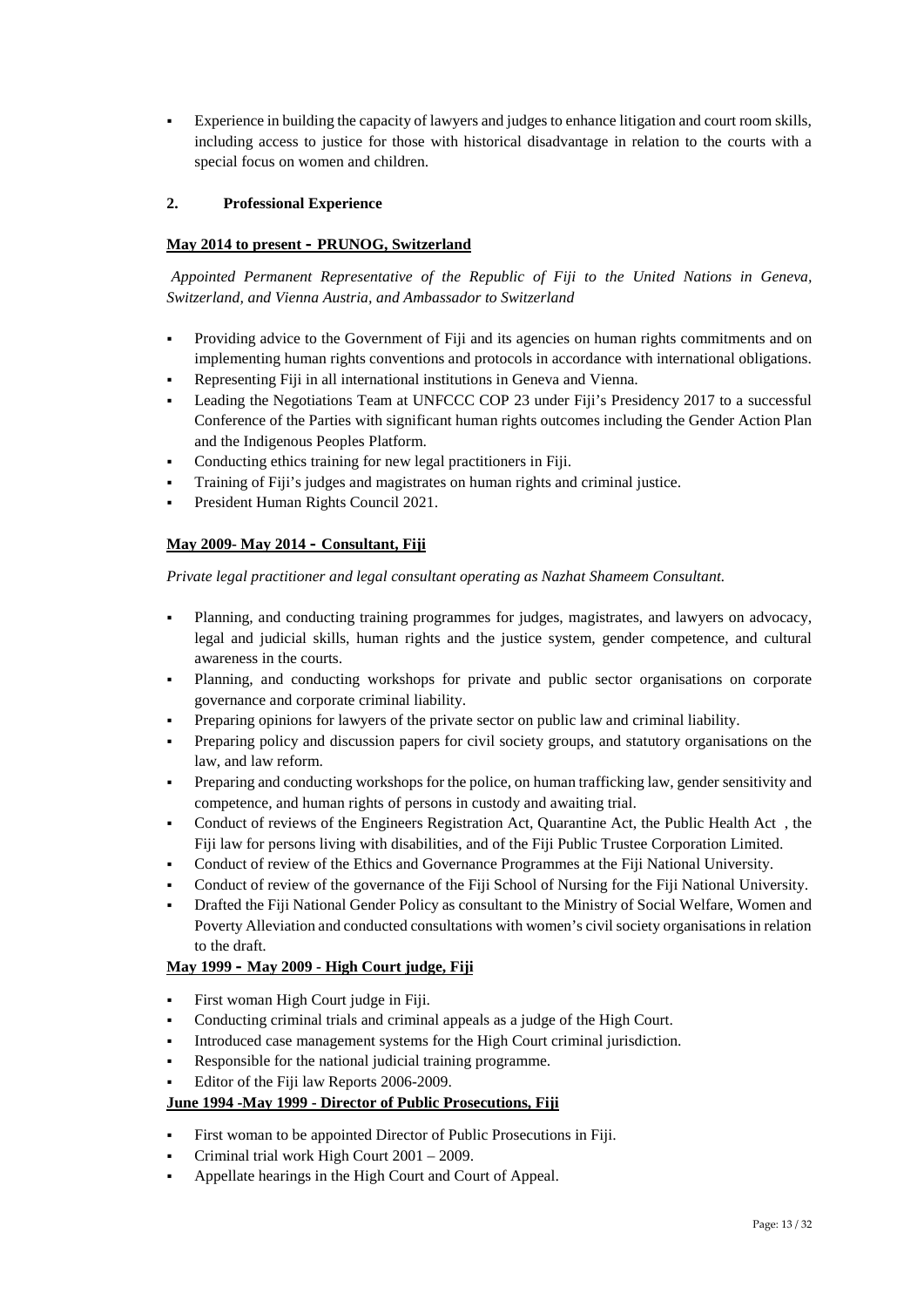- Interlocutory civil and criminal applications  $1999 2009$ .
- Designing computerised case management for the judiciary.
- Designing and conducting judicial training for judges and magistrates including gender competence, courtroom management, admissibility of evidence in criminal trials, human rights applications under the Fijian Constitution.
- Prosecuting homicide offences, including homicide committed by security forces (military, police, and corrections).
- Appearing in appeals to the Fiji Court of Appeal and Supreme Court for the Office of the Director of Public Prosecutions.
- Managing prosecution offices through the overall responsibility of the Director of Public Prosecutions for all prosecutions in Fiji.
- Establishing prosecution guidelines and codes of conduct for prosecutors in Fiji.
- Managing budget and financial governance of the Office of the DPP, Fiji.
- Human resource management of all prosecution offices in Fiji.
- Designing and conducting training and continuing legal education for all prosecutors in Fiji, including police prosecutors.
- Creation of the first sexual offences and offences against children unit in the Office of the DPP in 1993.
- Creation of the Serious Fraud Unit in the Office of the DPP in 1994.

### **Prosecutor, Director of Public Prosecutions Office: 1984-1994**

- First woman prosecutor in Fiji.
- Experience in prosecuting cases of homicide, sexual and gender-based violence against women and children, corruption and fraud.
- Experienced in making applications for the restraint and seizure of proceeds of crime.
- Rendering advice on all prosecution matters to the Director of Public Prosecution.

### **3. Education**

- **University of Sussex, United Kingdom: 1978-1981**
	- Bachelor of Arts (Law) (Honours)
- **University of Cambridge: 1981-1982** Master of Laws (Law of International Institutions, Law of Armed Conflict, Administrative Law, Civil Liberties)
- **Inns of Court School of Law (Inner Temple): 1982-1983** Bar Finals

Called to the Bar as Barrister of England and Wales of Inner Temple July 1983

 **University of Cambridge Institute of Criminology: 1987-1988** Master of Philosophy (Criminology) Papers in Sentencing Law and Practice, Criminology Methodology, Women and the Criminal Law, Customary Law and Crime

# **3. Ms. Paolina Massida (Italy)**

### **A. Executive summary of relevant experience**

She is the Principal Counsel of the independent Office of Public Counsel for Victims (OPCV) within the International Criminal Court (ICC) since its creation in 2005.

A qualified lawyer with 27 years of experience in criminal law, over the last 19 years she has been practicing in the field of international criminal law defending accused and victims.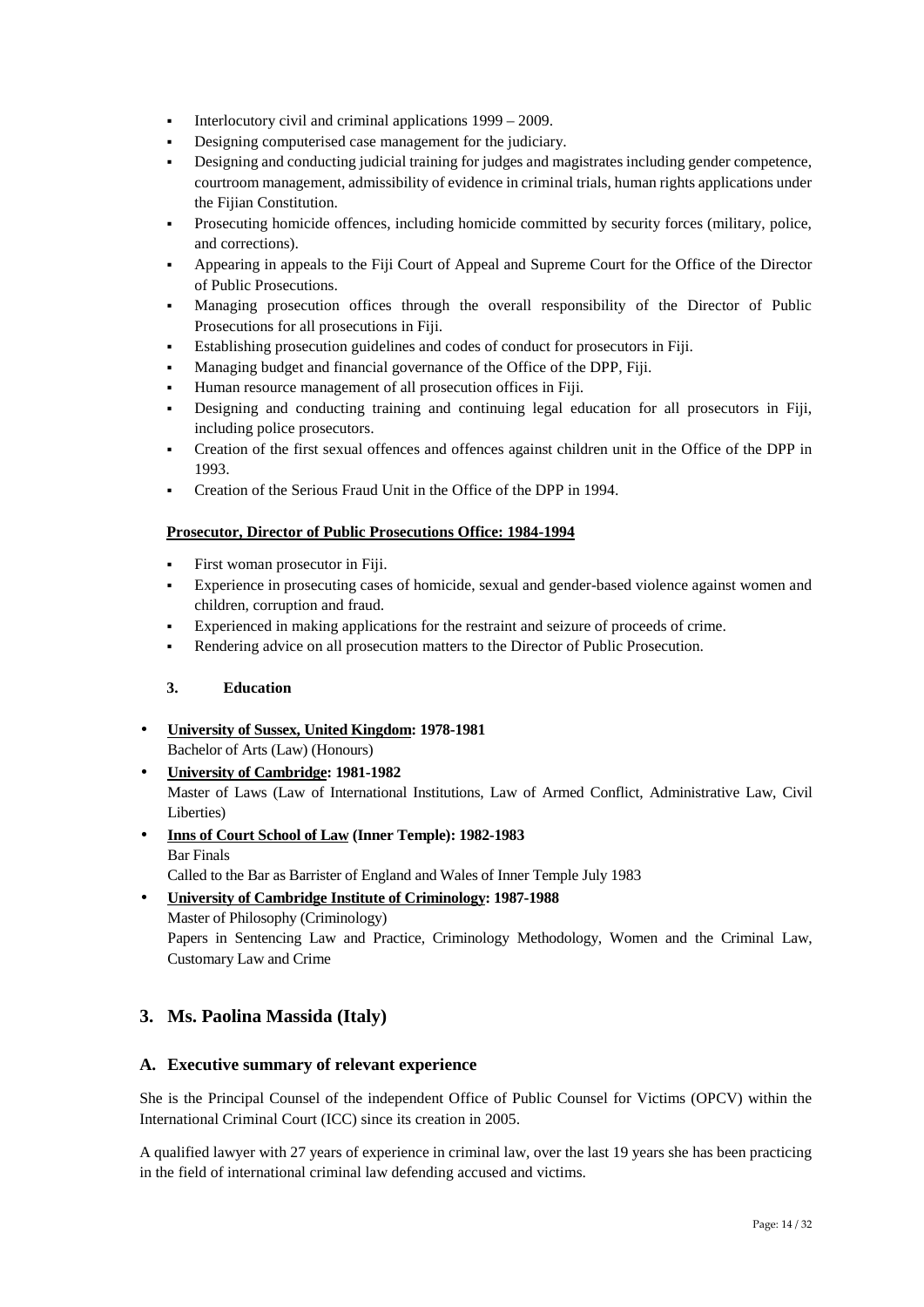As Principal Counsel she has established the first office ever created to assist and represent victims before an international tribunal, as well as to support and assist external lawyers representing victims. A task which has required creativity, passion, good judgement, excellent knowledge of the ICC and ability to face the numerous challenges in making such an office a reality and a trustful resource for victims of serious crimes who wish to have their voice heard in the proceedings.

In accordance with Regulation 81 of the Regulations of the Court, the OPCV provides support and assistance to external legal representatives and victims and appears before Chambers in respect of specific issues of law and procedure to represent the general interests of victims.

She structured the Office in order to be able to fulfil all said mandates in the most efficient and effective way. For supporting external legal representatives, she created a database of researches on a number of topics of substantive and procedural law updated regularly with the latest jurisprudence and doctrine. She also created and published a Manual for Legal Representatives (first published in 2010 and updated yearly).

She represents daily in courtroom - in several proceedings simultaneously - the views and concerns of victims participating in the proceedings. A task which requires excellent drafting and advocacy skills, sound judgement, ability to react quickly to unexpected events, excellent communication skills, particularly when dealing with vulnerable people, outstanding ability to prioritise and aptitude to deal with sensitive and contentious matters. She has represented a group of victims in the first ever trial before the ICC in the *Lubanga* case contributing to effectively enhance the rights of victims in the proceedings at a time in which all provisions of the Rome Statute were to be interpreted and applied for the first time. Since the inception of the Office in 2005, she has strongly advocated for the effective participation of victims in the ICC proceedings. She has represented groups of victims in practically all cases and situations before the ICC. Under her leadership, the Office has gained the trust of victims and it is now a recognized and respected actor in the enhancement of victims' rights in ICC proceedings.

One of her priorities has been to shape the Office in order to ensure a meaningful representation of the interests of thousands of victims of crimes against humanity and war crimes. She sought to bring the OPCV, and with it the ICC, closer to the victims who reside in the situation countries.

She is currently the common legal representative of victims in the *Ongwen* case and in the *Yekatom and Ngaïssona* case. She also represents victims in the *Lubanga* and *Katanga* reparations proceedings, in the *Gaddafi*, *Kony* and *Simone Gbagbo* cases, as well as in the situations of the *Registered Vessels*, the *Islamic Republic of Afghanistan* and in the *State of Palestine*. She has previously represented victims in the *Gbagbo and Blé Goudé* and in the *Bemba* cases, as well as in the *Ruto and Sang* case for the admissibility proceedings.

She cumulates managerial duties with the judicial ones. In this regard, she has a record of demonstrated excellent management and technical leadership skills; as well a record of ensuring a good working environment in which staff can express themselves, develop skills and progress in career. She strongly supports geographic and gender balance in the workplace as demonstrated by the fact that the Office includes staff from all geographical regions and has a predominance of female staff.

Before joining the Court, between 1991 and 2003, she practised as lawyer before national and international tribunals, representing accused and victims. Her record includes the defence of complex cases involving multiple defendants for serious crimes. In 2003, she was member of the Barayagwiza Defence Team (Media Trial) - ICTR – Arusha. She also provided extra-judicial consultancy on issues related to criminal law, international humanitarian law, and human rights law.

In 2002, she worked as Associate Legal Officer in Chambers at the ICTY in the Staki case at trial, in the Br anin case and in the Tali case.

In 1992-1993, she worked as Delegate based in Tirana (Albania) for the International Federation of the Red Cross. Her tasks included: assistance to restructuring the Albanian Red Cross; developing plans and assistance programmes on a 5 years basis; teaching I.H.L. at the University in Tirana and at armed forces courses;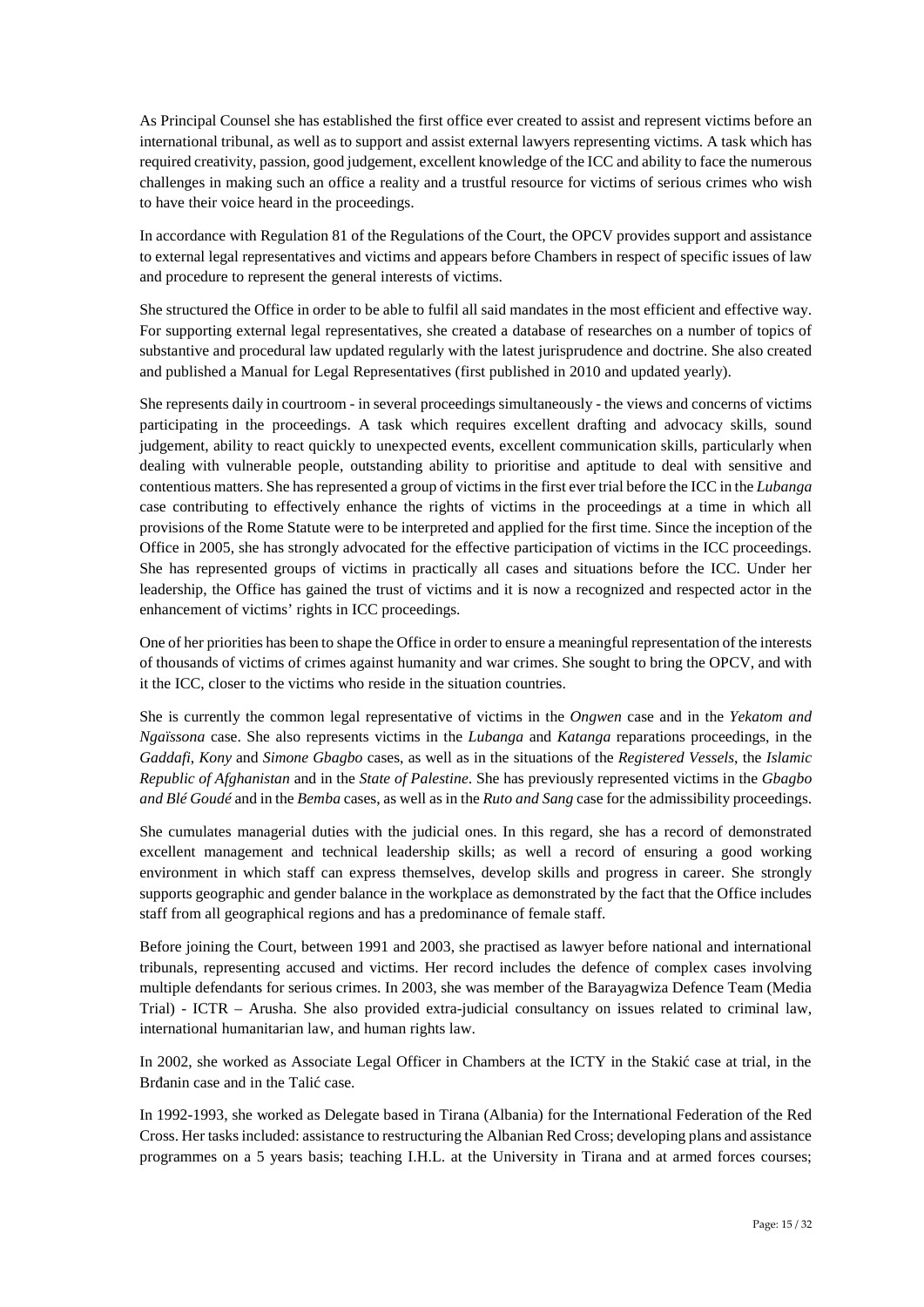assisting the Albanian Government in the ratification and implementation of the Geneva Conventions and the Additional Protocols.

She participated as expert in several European Union training programmes for the judiciary. She holds a Law Degree from the University of Genova (Italy), a Master in international criminal law and a specialisation in human rights.

Since 1989, she is Member of the Italian Red Cross. She is also qualified Adviser at the Italian Army for the application of I.H.L. in armed conflicts since 1999. She has extensively taught I.H.L. in Italian Red Cross Seminars and Courses, in high schools, and in military courses.

Since 1994, she is Member of the Genoa Bar (Italy).

She is founding member of the International Criminal Court Bar Association (ICCBA) where she has served in the Executive Committee, the Victims Committee and the Professional Standards Advisory Committee.

She is proficient in English and French, has working knowledge of Spanish and is fluent in Dutch.

She has published extensively on matters related to international criminal law and the rights of victims and she is member of editorial staff of several legal reviews.

She has vision, creativity, energy and passion. She strongly supports the effective investigation and prosecution of sexual and gender-based crimes and crimes against children.

#### **B. Curriculum vitae**

### **1. PROFESSIONAL EXPERIENCE**

**September 2005 – to date:** *Principal Counsel of the independent Office of Public Counsel for Victims (OPCV) - ICC*

In accordance with Regulation 81 of the Regulations of the Court, the Office fulfils several mandates:

1. Provide support and assistance to external legal representatives.

This mandate includes the provision of researches and advices on complex legal issues related to the participation of victims in the proceedings and on any substantive and procedural matter related to the proceedings. In order to render the work of the Office more effective and efficient, particularly in light of the multiple mandates to be fulfilled and of the limited resources available, she has created a database of researches on a number of topics of substantive and procedural law which is updated regularly with the jurisprudence and doctrine. This allows the Office to respond swiftly to any request for support. Moreover, to further support external lawyers, in 2010, she has created and published a Manual for Legal Representatives including a first part explaining the Court and the rights of victims in the proceedings; a second part presenting the jurisprudence of the Court on victims' rights by topic; and a third part explaining practical matters, such as how to file documents and how to perform researches with IT tools. The Manual is published in English, French and Spanish and updated yearly.

2. Provide support and assistance to victims, including legal representation in the proceedings.

This mandate is triggered by virtue of Chambers' designation as common legal representative or legal representative and the appointment by victims directly as their designated lawyer in ICC proceedings.

#### **Judicial functions**:

Legal representation of groups of victims in several proceedings simultaneously. She is currently appointed common legal representative of victims in the *Ongwen* case and in the *Yekatom and Ngaïssona* case. She also represents victims in the *Abd-Al-Rahman* case, in the *Lubanga* and *Katanga* reparations proceedings, in the *Gaddafi*, *Kony* and *Simone Gbagbo* cases, as well as in the situations of the *Registered Vessels of Comoros, Greece and Cambodia*, the *Islamic Republic of Afghanistan* and in the *State of Palestine*. In previous years,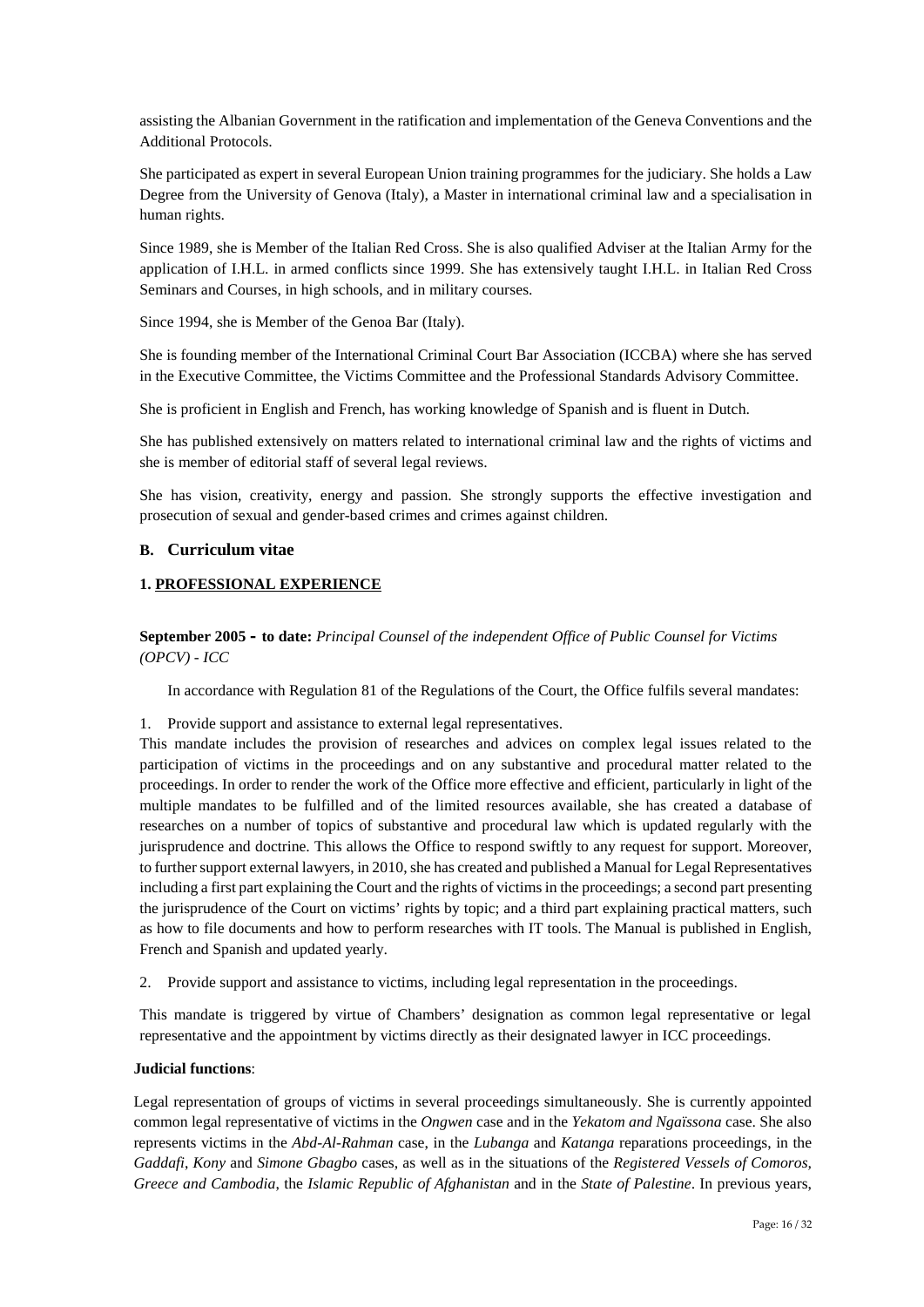she was appointed to represent victims in the *Gbagbo and Blé Goudé* case, in the *Bemba* case and in the *Ruto and Sang* case for the purpose of admissibility proceedings.

Her responsibilities include ensuring effective and high-quality legal representation of victims via written submissions and pleadings in courtroom; maintaining regular contact with victims and update them of the proceedings; collecting evidence for use in court; distributing and supervising tasks of the different teams assigned to each case/situation, including providing guidance on submissions to be filed; reviewing filings and briefs at all stages of the proceedings; supervising and providing instructions to the team members based in the situation countries; liaising with other parties and participants in the proceedings; liaising with different stakeholders, including national authorities, NGOs, others.

3. Appear before Chambers in respect of specific issues.

This mandate can be activated by the Office, by Chambers, by external legal representatives and by victims. It consists in appearing before a Chamber to represent the general interests of victims on any issue which may affect their participation in the proceedings. She has appeared before Pre-Trial, Trial and Appeals Chambers on a number of complex legal issues of law and procedure.

### **Managerial responsibilities** include:

- $\checkmark$  To prepare and defend the yearly Office budget;
- $\checkmark$  To ensure compliance with budgetary processes;
- $\checkmark$  To ensure prioritisation of the use of available resources;
- $\checkmark$  To manage the performance of staff and appraise them:
- $\checkmark$  To ensure a good working environment for staff;
- $\checkmark$  To participate in regular Registrar and Division meetings;

 $\checkmark$  To liaise with the different bodies within the ICC (including IOM, Internal Audit, Trust Fund for Victims)

 $\checkmark$  To represent the Office at specialised meetings at the Assembly of State Parties and its subsidiary organs, including at The Hague Working Group;

 To represent the Office at specialised meetings with different stakeholders, including NGOs, UN Agencies and others.

### **April 2003 – September 2005:** *Associate Legal Officer – Registry – ICC*

*Acting Head of the Detention Section from April 2003 until August 2004*. In this capacity she drafted the regulations in detention matters, as well as the procedures and policies. She supervised the section's activities, including distribution of work; draft activity reports; draft vacancy announcements and sit on recruitment panels; prepare the proposed budget; represent the section at internal meetings; report to the Head of the then Division of Court Services; liaise and negotiate with the ICRC for the conclusion of an agreement in matters concerning detention; advise the Registrar and the Head of the then Division of Court Services concerning a temporary and a definitive detention facility and take active part in the subsequent discussions with the Dutch authorities on the contracts to be signed for the management of the detention centre (including, rent of cells and services; transport) and on the drafting of Memoranda of Understanding with the host State.

For the management of the detention centre, she elaborated training programmes for staff, including a Handbook for custody staff and a draft Code of Conduct.

During this period, by virtue of her extensive knowledge of the Court and its legal texts and procedures, as well as of her drafting skills, she was entrusted with additional specific tasks. Said tasks included:

- Assistance to Judges' Working Group (for the drafting of the Regulations of the Court and Appeal Procedure);
- $\checkmark$  Member of the drafting board for the Regulations of the Court;
- $\checkmark$  Chairperson of the drafting board for the Regulations of the Registry;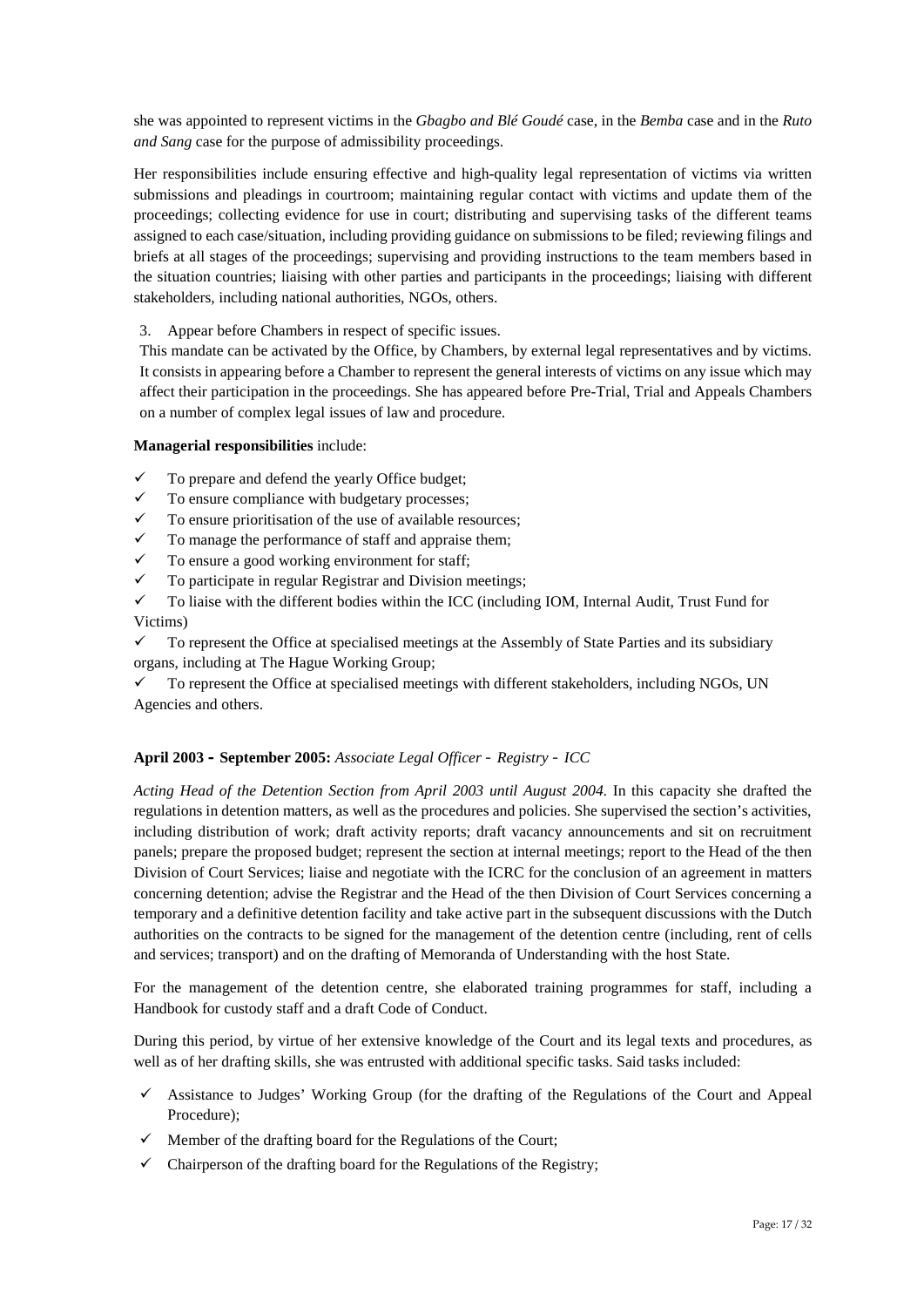$\checkmark$  Member of the delegation of the Court for the negotiation of the Headquarters Agreement.

She was also appointed Member of the then ICC Selection Committee (which she subsequently chaired) and Chair of the internal Appeals Board establihed in accordance with the Staff Rules and Regulations.

### **November 1991 – March 2003:** *Lawyer*

She practised as criminal lawyer before domestic Courts and foreign Courts in the European Union (criminal law matters, extradition, detention, international law). Her record includes the defence of complex cases involving multiple defendants for serious crimes. In 2003, she was member of the Barayagwiza Defence Team (Media Trial) - ICTR – Arusha. She also provided extra-judicial consultancy (prepare legal opinions and give legal advice) on issues related to criminal law, international humanitarian law, and human rights law.

### **March-October 2002:** *Associate Legal Officer – ICTY - Chambers*

She worked in the Staki case at trial, in the Br anin case and in the Tali case. She drafted legal opinions, orders and decisions. She also provided the Judges of Trial Chamber II with research papers on complex legal issues.

### **August 1992-December 1993:** *I.H.L. Delegate – International Federation of the Red Cross (IFRC)*

She obtained a certificate for delegate in international missions in 1991. During the period she worked for the I.F.R.C. she was based in Tirana (Albania). Her tasks included to assist the Albanian Red Cross (ARC) in its restructuring and in developing plans and assistance programs on a 5 years basis. She also teached I.H.L. at the University in Tirana and at armed forces courses. She was entrusted with assisting the Albanian Government in the ratification and in the implementation of the Geneva Conventions and the Additional Protocols.

### **2. ACADEMIC BACKGROUND - ADMISSIONS TO PRACTICE - LANGUAGES**

|  | 1987-1991 University of Genoa (Italy) | Law Degree |
|--|---------------------------------------|------------|
|--|---------------------------------------|------------|

**1993 University of Strasbourg (France)** Diplome de spécialiastion en droit de l'homme

**2001 University of Teramo (Italy) –** LL.M. **-** Master on International Criminal Law and Co-operation against International and Transnational crimes

- $\checkmark$  Admitted to the Italian Bar in 1994.
- $\checkmark$  Qualified Adviser at the Italian Army for the application of I.H.L. in armed conflicts since 1999.
- $\checkmark$  Proficient in English and French (both written and spoken); working knowledge of Spanish; fluent in Dutch.

### **3. OTHER PROFESSIONAL ACTIVITIES**

- $\checkmark$  Since 1989 Member of the Italian Red Cross.
- $\checkmark$  Teaching I.H.L. in Italian Red Cross Seminars and Courses, in high schools, in military courses. In particular, lecturer and tutor in 2000 and 2001 at the juridical stage for military personnel engaged in humanitarian missions at the Italian Army Headquarters in Cesano (Rome).
- $\checkmark$  Lecturer on issues related to international criminal law and international humanitarian law at the summer school organised by the Italian Ministry of Foreign Affairs for young diplomats of Eastern countries (2002, 2003).
- $\checkmark$  Contract of consultancy with the University of Bologna (Italy) for the training of judges in the Balkans (2001-2003).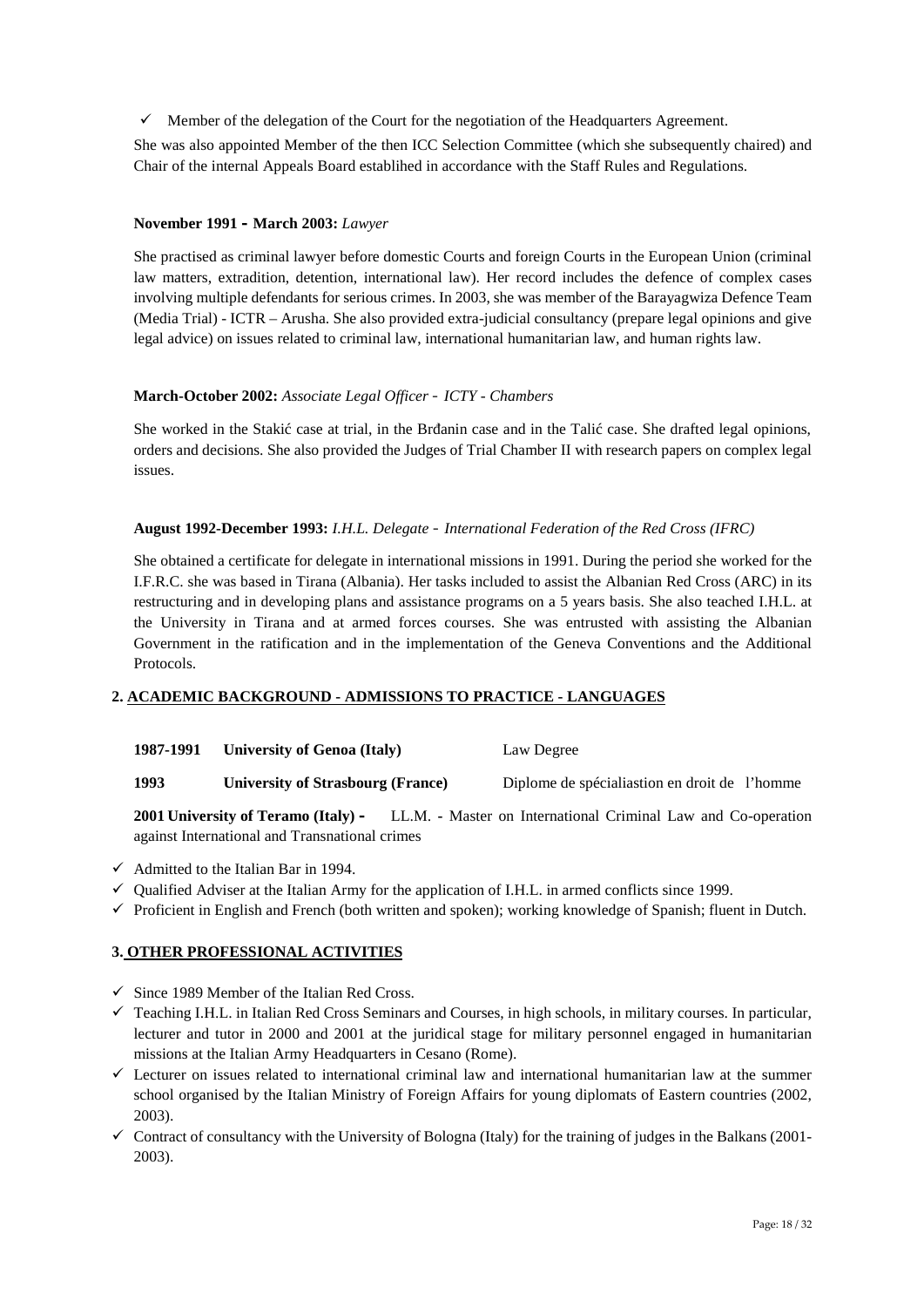- From 1999 until 2003 Member of *Consulta dei Giovani Penalisti dell'Unione delle Camere Penali Liguri* (advisory organism for matters concerning the activity of young lawyers), responsible for deontological, and disciplinary matters.
- $\checkmark$  From 2001 until 2003 Presiding Member of the Regional (Liguria) Disciplinary Committee of the Italian Red Cross.
- $\checkmark$  From 2002 Member of the Scientific Board of Centro di Studi di Difesa e Strategici (CESDIS) based in Torino (Italy), responsible for matters related to I.H.L. and I.C.L.
- From 2001 Member of editorial staff of "*Giurisprudenza Ligure*" (trimestral review of case law and articles on subjects concerning criminal law); "*L'Aggiornamento*" (criminal lawyers review); "*Analisi Difesa*" (military review on matters related to defence, criminal law, I.H.L. and I.C.L.)
- $\checkmark$  Founding Member of the International Criminal Court Bar Association (ICCBA) where she has served in the Executive Committee, the Victims Committee and the Professional Standards Advisory Committee.

### **4. SELECTED PUBLICATIONS**

- *International Criminal Justice and the International Criminal Court* Tempus Programme of the EU for the juridical training of Judges in the Balkans, 2002.
- *International Criminal Courts and their impact on national jurisdictions* Tempus Programme of the EU for the juridical training of Judges in the Balkans, 2003.
- *Role and Practice of the Office of Public Counsel for Victims*, in The Emerging Practice of the International Criminal Court, edited by Carsten Stahn and Göran Sluiter, Nijhoff, Leiden, 2009.
- *Criminal Responsibility of International Military Missions and Personnel,* in International military missions and international law, edited by Marco Odello and Ryszard Piotrowicz, Nijhoff, Leiden, 2011.
- Commentaire article par article du Statut de Rome de la Cour Pénale Internationale *Articles 68 et 75*, Éditions Pedone, Paris, 2012.
- *Testimony before the ICC and the protection of victims and witnesses*, in O Tribunal Penal Internacional Comentários ao Estatuto de Roma, edited by Judge Sylvia Steiner, Editora Del Rey, Belo Horizonte, 2016.
- *The Participation of Victims Before the ICC: A Revolution Not Without Challenges*, in Advancing the Impact of Victim Participation at the International Criminal Court: Bridging the Gap Between Research and Practice, edited by Rudina Jasini and Gregory Townsend, Oxford, 2020.
- *Representing Victims before the International Criminal Court – A Manual for Legal Representatives,* Edited by the OPCV, Fifth Edition, 2021 available (in English, French and Spanish) at https://www.icc cpi.int/iccdocs/opcv/2021.03.01-ENG-5th-Rev-Rev.pdf

### **4. Mr. Mame Mandiaye Niang (Senegal)**

### **A. Executive summary of relevant experience**

My work experience is a blend of national and international experience, spanning through 34 years.

### **National level**

I am currently the Prosecutor General of the Appeals Court of Saint Louis, north of Senegal. As one of the five national senior prosecutors, I hold a portfolio, encompassing the following:

- $\dot{I}$  review appeals lodged by lower courts prosecutors and determine the subsequent course of actions. I supervise the prosecutors to ensure the implementation of the national criminal policy. I oversee the police officers' conduct and exercise disciplinary and prosecutorial jurisdiction over them. I ensure compliance by public notaries, "*huissiers de justice*" and other public officers with the regulations governing their office.
- I enforce requests for legal assistance from foreign judicial authorities, execute arrest warrants and pursue the extradition of non-nationals legally sought after.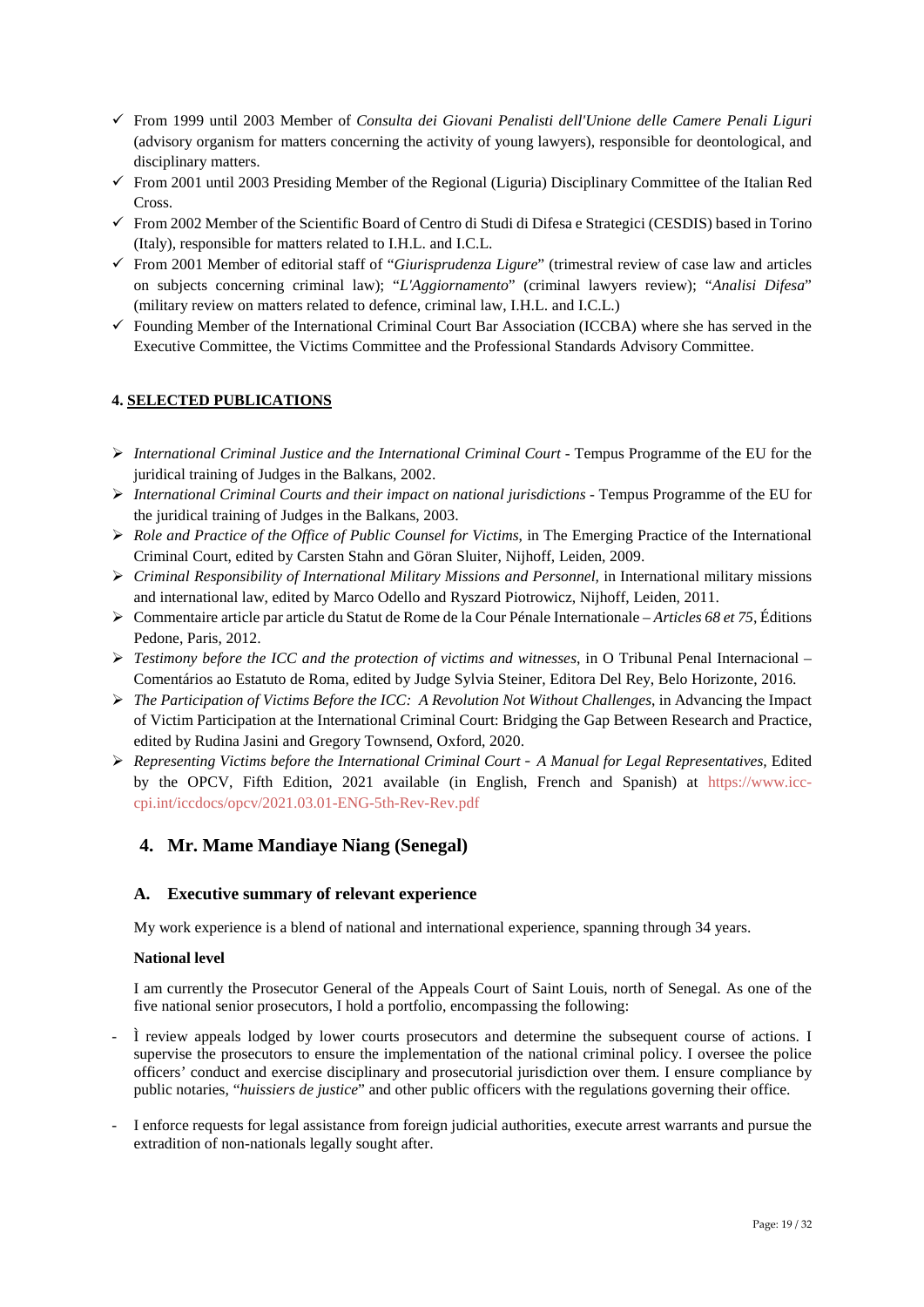- As a member of the "*Conseil supérieur de la Magistrature*", I give advice for appointment and take part in disciplinary proceedings against judges or prosecutors.

I have endeavoured to bring renewed energy to this position. I have revived the reporting lines and speeded up the disposal of felony cases. I reactivated prisons and detention cells visits. I am currently engaged in a drive to modernize the registers of the courts. This is ushering in a paperless environment and provides more reliable data regarding courts' activities. This project I champion has attracted donors' interest and serves as a pilot to be replicated countrywide.

Prior to my current position, I was the Director of Criminal Affairs. This position entails, among other activities, drafting statutes and regulations, preparing the government submissions and proposals of language on treaties, providing legal advice to the Government. I served as the liaison between the Minister of Justice and national prosecutors and coordinated the implementation of the national criminal policy. I have drawn up an unprecedented criminal policy document, which, since its adoption in January 2018, is the bedrock of Senegal criminal policy. I have, in the same breadth, produced the unique officially updated and integrated criminal codes since 1965. I have also set up, from 2017, throughout the country the "*comités d'aménagement des peines*", boards of probation and early release, provided for in statutes since 2000 but never implemented. Ever since, thousands of convicts enjoy sentence reductions and alleviating measures geared towards their reintegration into their communities. Through my stewardship, my government conducted negotiations on extradition and mutual legal assistance with more than ten countries, in the span of three years. Senegal is a member of the Core Group that initiated the MLA initiative. It aims to adopt a universal instrument of cooperation on international humanitarian law. I am the lead Expert of the Senegalese delegation.

I left the Direction with a dozen of important ongoing projects. I secured however, the completion of the nationally hailed law on rape and pedophilia, the legal framework on electronic bracelet as well as the setting up of the ONRAC (the criminal assets' recovery and management body).

#### **International experience**

My nearly twenty-year international experience was mainly devoted to the international criminal justice system. I investigated the Rwandan genocide. I interviewed hundreds of witnesses and analysed the evidentiary value of scores of documents. Moving to Chambers, I conducted legal research, drafted legal opinions, decisions and judgements. As the Special Assistant to the Registrar, I drafted hundreds of decisions pertaining to legal aid, including appointment and removal of counsel, I took part in the redesigning of the legal aid's fees system, particularly its shift from the hourly rate to the lump sum system. I prepared the Registrar's decisions on the detentions rule. I drafted agreements and MoUs for the transfer of convicts to national prisons. I drafted MoUs on witness protection. I took part in budgetary preparation, including submissions to the ACABQ and the Fifth Committee. I lastly led the Legacy Committee that prepared the smooth closure of the Tribunal while catering for the unfinished business. This included the management of archives, the continuous review of witness protection orders and sentences etc. In sum, I was part of the small team that laid the ground for the Mechanism of the International Tribunals, from the very first memorandum to the Office of Legal Affairs to the UN Security Council resolution creating the Mechanism.

My assignment as UNODC Regional Representative for southern Africa was not just a promotion to a senior management position. It helped me greatly step back a bit from grunt work to focus more on the bigger picture of marshalling political stakeholders. The strengthening of the judiciary was a strong pillar in the five-year Regional Programme I set up with SADC countries. My office brokered a placement programme for African prosecutors to the renowned Asset Recovery Unit of the South African National Prosecution Authority (NPA). I took part, alongside the NPA, in the revival of the African Prosecutors' Association. I still enjoy a wide network of prosecutors, judges and Central Authorities in West, East and Southern Africa.

It was quite naturally that I was recalled to serve ICTY/ICTR as a judge when an opening arose in early 2013. The state of affairs required a judge ready to adjudicate from the first day in the office. I rose to the challenge thanks to my familiarity with the case law and procedures. My proficiency in both court languages, facilitated my assignment in different panels. I made adequate use of legal assistance without sacrificing my self-reliance. The opinions I issued were of my own making. I have brought my contribution to the appreciation of delicate legal issues. Just to name a few: a consistent approach to *mens rea* when different crimes are charged based on the same behaviour; the specific *means rea* for accomplice liability; the extent of command responsibility in an environment hostile to authority; the test for review when dealing with facts; the admissibility of untested evidence v. the best evidence rule etc.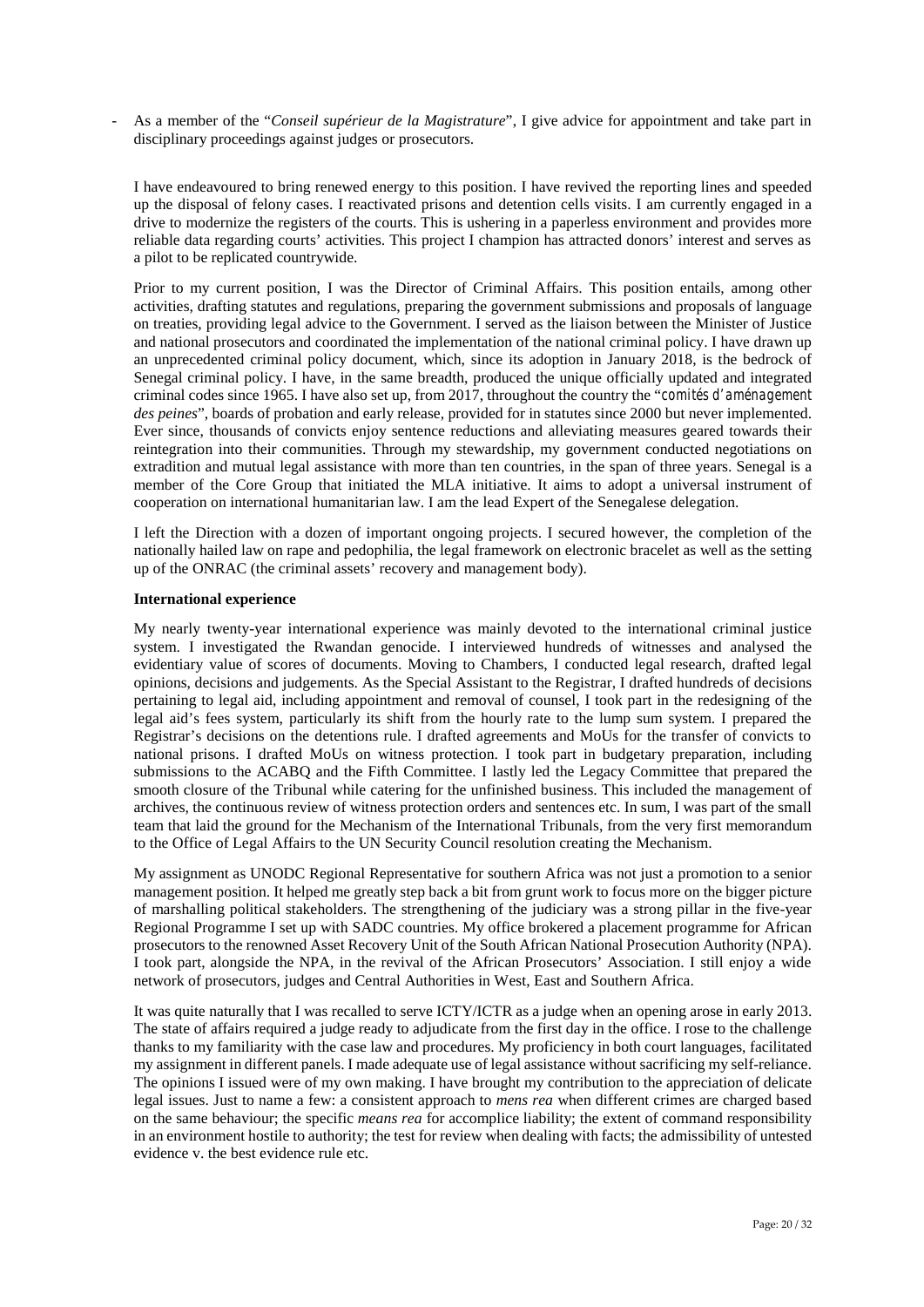### **B. Curriculum vitae**

### **I. WORKING BACKGROUND**

### **2020 to date**

Prosecutor General (PG) of the Appeals Court of Saint Louis. The PG performs the prosecutorial functions at the appellate level. He oversees the implementation of national criminal policies and exercises in this regard supervision over the regional prosecutors as well as police officers of his Province. The supervision extends to other judicial officers like public notaries. The PG reports to the Ministry of Justice while retaining a wide discretion over prosecution strategies and actions. He may issue specific criminal policy papers and guidance notes pertaining to his province. As a statutory member of the "*Conseil supérieur de la Magistrature*" (Governing body of the Judiciary), the PG takes part in the appointment, promotion of and sits at disciplinary proceedings against any member of the judiciary in the country. He has exclusive disciplinary jurisdiction and prosecutorial mandate over senior police officers, registrars and defense attorneys.

The Appeals Court of Saint-Louis is the largest amongst the five courts in the country, in terms of territory and the second most important in terms of population, after Dakar.

#### **2016 to 2020**

Director of Criminal Affairs and Pardons in the Ministry of Justice. The position entails, among others activities, providing legal advice to the Government, normative work on criminal laws, drafting and negotiating treaties on behalf of the Government, defining under the Ministry of justice's authority, the Government's criminal policy and overseeing its implementation through the five Prosecutors general across the country, drafting guidelines and instructions to foster the uniform construction and application of the criminal law in the country.

#### **2013 – 2016**

Judge of ICTY and ICTR. Assigned to cases at the first instance and at the appeals level. Dealt with motions and rendered numerous bench decisions; wrote numerous individual opinions (concurring, separate or dissenting) on procedural and evidentiary issues as well as on substantive law.

#### **2011 – 2013**

UNODC Regional Representative for Southern Africa. Mission entailed among others, cooperation with States, particularly those of the SADC Regional entity, to bring their laws in line with the main narcotic regulatory framework, the UN Convention Against Corruption, the UN Convention Against Transnational Organized Crimes and its protocols on human trafficking and smuggling of migrants; training of law enforcement officers, prosecutors and judges.

#### **2000- 2011:**

Served at the ICTR in different capacities including as a senior legal officer in Chambers, advising the judges on a wide range of legal issues and supervising legal officers. Served as the Registrar's Special Assistant, providing advice on policy, legal, administrative and financial matters; represented the Registrar and his views at all fora whenever required and prepared draft memoranda, communication and policy papers, made submissions on his behalf to different committees including before budgetary bodies and auditors.

#### **1997 – 2000**

Member of the investigating team of the ICTR in Rwanda tasked to collect evidence on genocide, crimes against humanity and serious violations of Article 3 common to the Geneva Conventions of 1949 and Additional Protocol II thereto.

#### **1993-1997:**

Trial Attorney attached to the Prosecutor General of the Supreme Court of Senegal. Assignment entailed among others, conducting legal research, writing briefs and making oral submissions before the highest court of the country.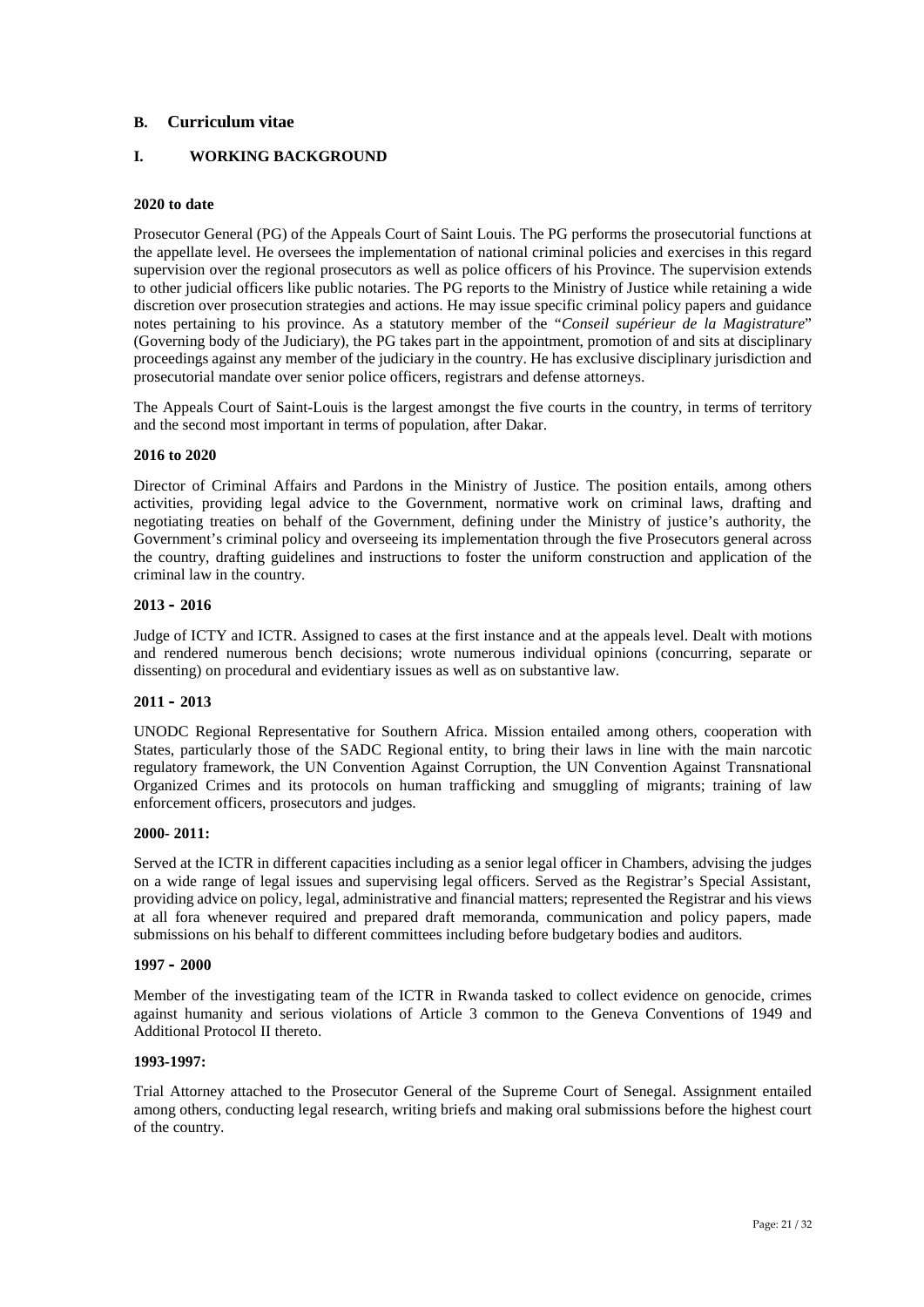#### **1990-1993:**

Trial Attorney at the Dakar Tribunal Regional. Assignments included, submitting legal briefs, directing judicial officers, litigating cases and enforcing sentences.

#### **1987-1990**

Judge at the Regional Tribunal of Dakar. Adjudicated over criminal and civil cases.

### **II. OTHER FIELDS OF EXPERTISE**

#### **2004-2005**

Guest Lecturer on International Humanitarian Law at the Université du Rwanda and at the Senegalese "Centre de Formation judiciaire" (Judicial Training Center).

#### **1995-1997**

Lecturer in Criminal Law at the Senegalese "Centre de Formation Judiciaire"

#### **1992-1997**

Lecturer in Criminal Law at the "Ecole Nationale des Assistants et Educateurs Spécialisés" (Training School for Educators and Welfare Officers); Expert, Resource Person of the "Réseau Africain pour le Développement Intégré" (RADI).

### **1989-1997**

Expert-Member of the Senegalese Committee of Human Rights. Member of the Senegalese Section of the International Association of Criminal Law.

### **1993-1994**

Member and Reporter of the Senegalese Law Revision Commission.

### **III. EDUCATIONAL BACKGROUND**

#### **1985-1987**

Certificate of *Ecole nationale d'Administration et de Magistrature* ; with distinction.

#### **1981-1985**

*Université de Dakar, Faculté de Droit*. Master in Private Law; with distinction.

#### **IV. LANGUAGES**

Fluent in French and English

### **V. PUBLICATIONS**

Extensive publications in selective law reviews, particularly in criminal law and international humanitarian law, which include but are not limited to the following:

"Le TPIR…Et si la contumace était possible" "Revue générale de Droit international public" April- June 1999 N. 2 Edition A. Pedonne 13, Rue Soufflot Paris- France

"Les Obligations du Procureur face à la défense devant le Tribunal pénal international pour le Rwanda". "Revue de Science criminelle et de Droit comparé; April -June 2001, Edition Dalloz Paris- France.

"What Approach for Law Reform and Revision? The Senegalese Experience". US Embassy in Rwanda. Acts of the international Seminar on Law Reform and Revision; "Kibuye [Rwanda] March 2002"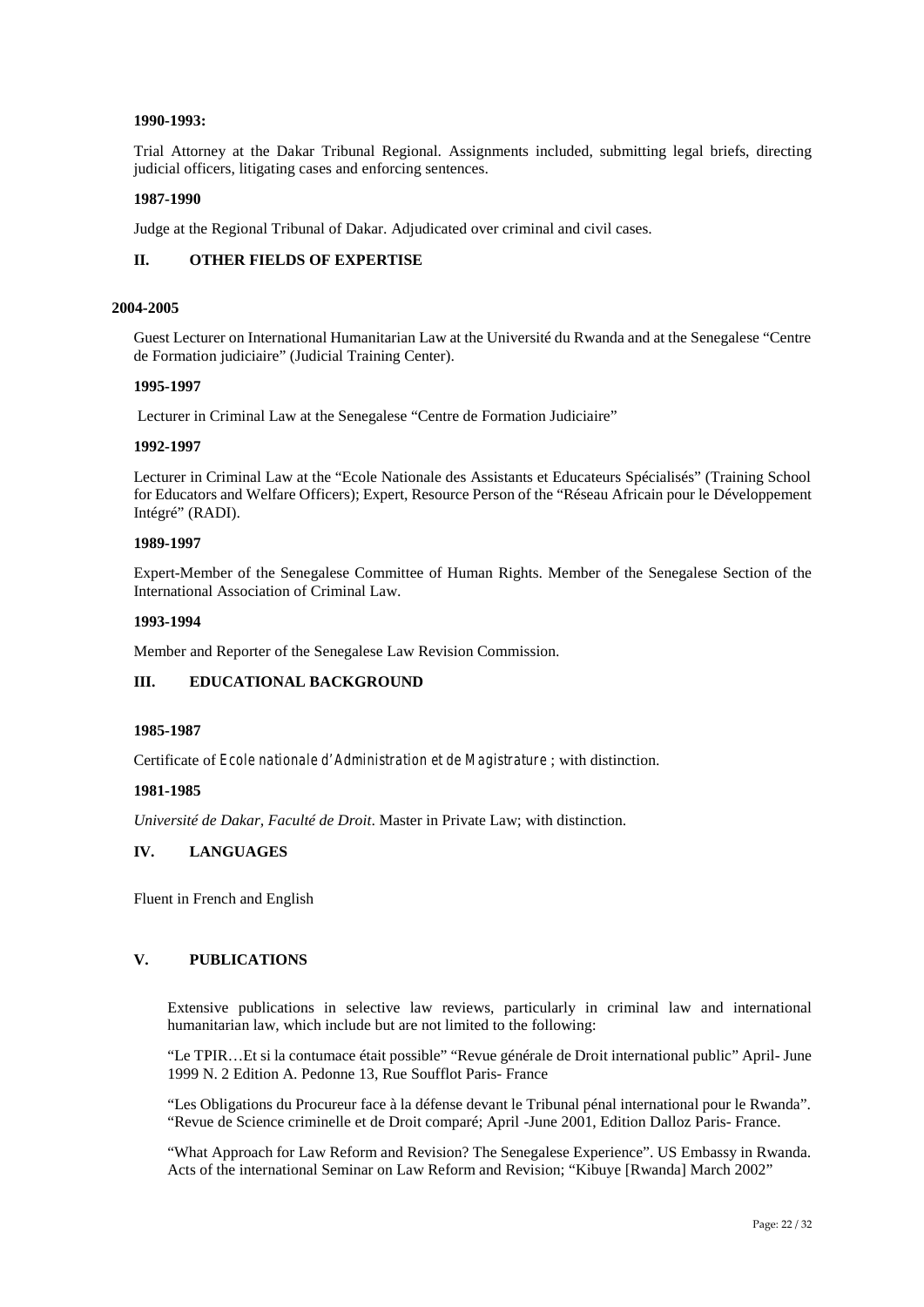"The Role of the Judiciary in the Electoral Process"; US Embassy in Rwanda. Acts of the international Seminar on Law Reform and Revision; "Kibuye [Rwanda] March 2002"

«Comment on new Rules 11 *bis* and 92 *bis* of ICTR Rules of Procedure and Evidence. New tools to serve the Exit Strategy." ICTR Bulletin August 2002.

"Lessons to be learnt from the Judgement confirming the acquittal of Ignace Bagilishema". *A comment on the different aspects of the standard for appeal, the admissibility of out of court evidence, command responsibility in customary international law etc.*… ICTR Bulletin, February 2003.

"The Right to Counsel before the International Criminal Tribunal for Rwanda" Criminal Law Forum, volume 13, No. 3, 2002 [CLF]. Kluwer Academic Publishers. Netherlands.

«La jurisprudence des Tribunaux internationaux en matière de Crimes Contre l'Humanité et de Crimes de Guerre». « Ligue des Droits de la Personne dans la Région des Grands Lacs (LDGL) and Human Rights Watch; March 2003.

"The Right to a fair trial versus the right to be tried without undue delay »; *A comment on two decisions of Trial Chamber I and II applying the new Rule 15 bis which enables a Trial Chamber to proceed with a part-heard case with a new judge despite the refusal of the defence*. ICTR Bulletin, August 2003.

"Promoting Women's Rights through Ad Hoc Tribunals" Bulletin of Interights (2004) Volume 14, # 4 page 74;

"Retour à la Cour suprême au Sénégal, Acte de bon sens ou régression ? témoignage d'un *insider* ». « Le quotidien » Avril 2008.

"L'Affaire de corruption « Segura », une occasion idéale pour remettre les pendules à l'heure. « Le quotidien » janvier 2009.

« Réforme de la loi sur le barreau, une loi pour les mandarins », « Le quotidien », juillet 2009.

"The Senegalese Legal Framework for the Prosecution of International Crimes" Journal of International Criminal Justice 7 (2009) 1047 – 1062, Oxford University Press, 2009

Contributor to the Book "Defense in International Criminal Proceedings; Cases, Materials and Commentary". Transnational Publishers; 2006.

Contributor to the Book "Protecting Humanity, Essays in International Law and Policy in Honour of Navanethem Pillay" Martinus Nijhoff Publishers Leiden- Boston 2010.

"Repression versus Decriminalization on Drugs. A plea to Uphold the International Legal Framework' University of Pretoria; February 2013.

"Africa and the the Legitimacy of the International Criminal Court in Question" Journal International Criminal law Review; Volume 17, Issue 4, pp 615-624 July 2017; Re-published in "Strengthening the Validity of International Criminal Tribunals; Brill, Leiden, Boston July 2018.

"Quel avenir pour le bracelet électronique au Sénégal ? » ; Magasine de l'Administration pénitentiaire, n. 010- juin 2020, Dakar, Sénégal.

### **VI. OTHERS**

Computer literate. Proficient in the main software associated with Windows Microsoft or Apple like Word, Excel, PowerPoint, Lotus, notes and Microsoft Outlook etc.

### **5. Ms. Claudia Paz y Paz Bailey**

#### **A. Executive summary of relevant experience**

I have a LL.M. Degree in Law and Social Sciences (Lawyer and Public Notary) from Rafael Landivar University (Guatemala, Guatemala, 1992). I also have a PhD in Human Rights and Criminal Law from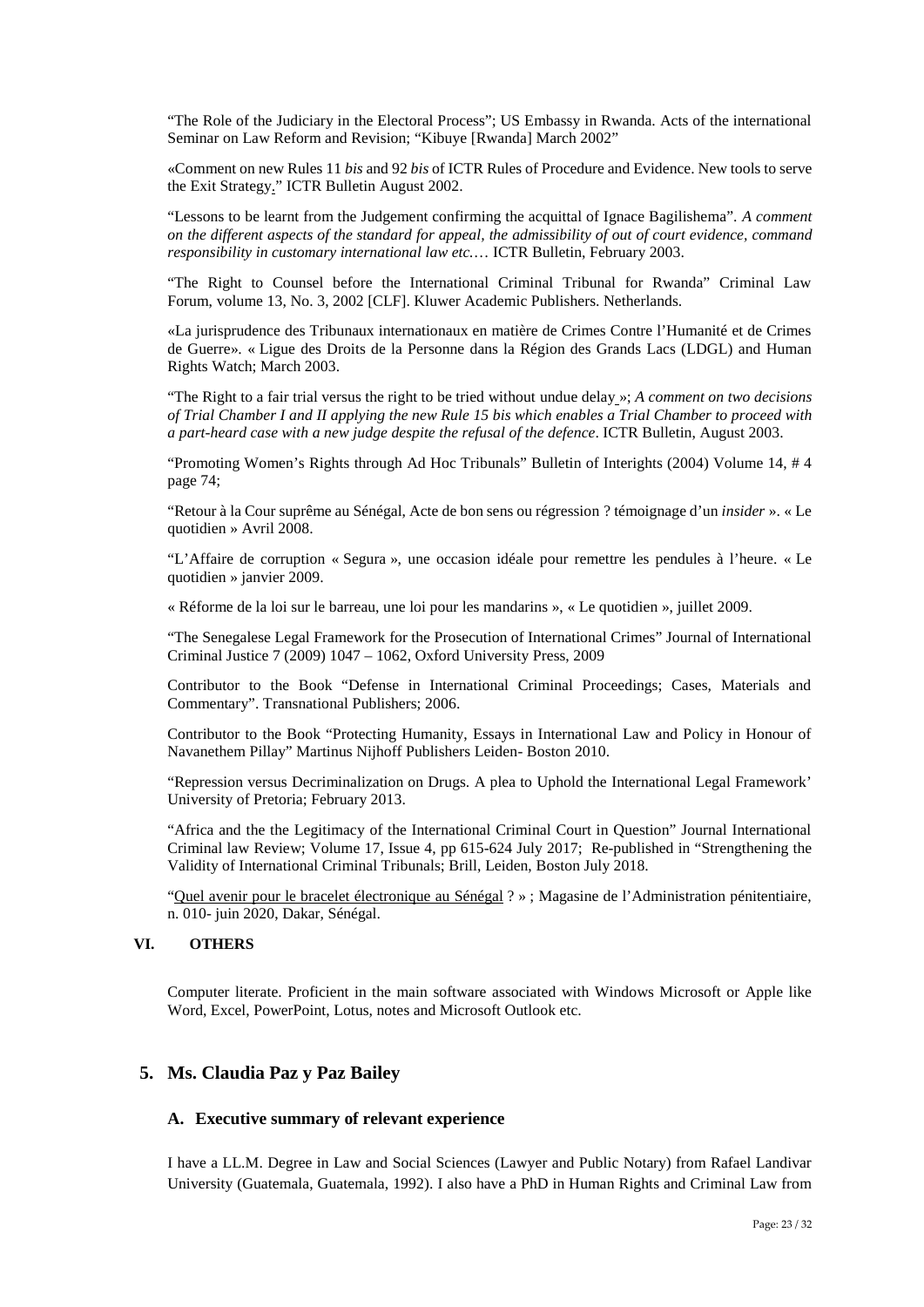the University of Salamanca (Salamanca, Spain, 2006), with the doctoral thesis "The criminal protection of the people; Special consideration on the crime of genocide". Due to my professional career and my academic contributions, I was also distinguished with an Honorary PhD, from Georgetown University in Washington DC in 2015).

Early in my career, I served as a justice of the peace (jueza de paz) in the city of Sumpango, and small rural community of Guatemala (1991). Later, a became a legal advisor for the Guatemalan Office of Human Rights, of the Guatemalan Archbishop' Office (1993-94). For several years I was simultaneously working as Criminal Law Professor and a Human Rights defender and as a Director of the Guatemalan Institute of Comparative criminal Law (ICCPG, 2002-10).

I was a researcher at the Historical Clarification Commission of Guatemala (Guatemala, 1998), an entity sponsored by the United Nations established within the Peace treaties. For this work I prepared the chapter on The Crime of Genocide in the report "Guatemala, Memoria del Silencio". This chapter describes how the Guatemalan army, during the war, identified the Mayan people as an internal enemy and perpetrated a policy of extermination against them, which resulted in assassinations, torture, forced disappearances, sexual violence, and displacement.

I was appointed as the Guatemala's first female Attorney General (Guatemala 2010 2014). There, I was in charge of strategically directing the institution, developing the criminal prosecution policy, overseeing investigations and prosecutions on high impact cases, including cases of gross human rights violations, organized crime and gender violence. One of my main achievements was to design and implement the strategic criminal prosecution model that surpassed the case-by-case investigation and investigated the criminal phenomenon.

Using my proposed model, it was possible for the country to raise the effectiveness of the prosecution service for crimes against life from 5% to 25% between 2009 and 2013. At the same time, we documented a decrease in homicides from 46 to 34 per hundred thousand inhabitants. A decreasing trend that has continued over the years, reaching 15 homicides per one hundred thousand inhabitants in 2020.

The investigation and prosecution of the gross human rights violations occurred during the Guatemala civil war was a priority during my tenure. I lead the creation of special teams with the support of a new analysis unit. Prosecutors made significant progress in the investigation and prosecution of war related crimes. A landmark case was the trial against the former head of state, Efrain Rios Mont, who was convicted of Genocide and Crimes Against Humanity on May 10, 2013. Later, the trial was annulled by the Constitutional Court. However, a conviction in a national court for the crime of genocide against a former head of state represents a historic ruling. In the trial, more than 100 testimonies, 40 expert opinions, among them forensic evidence of the massacres, military documents (campaign plans and operations reports) were presented and used as evidence for the conviction.

Another priority was to guarantee gender base violence survivors protection and access to justice. I lead the implementation of a comprehensive care model that coordinated medical, psychological, social care and forensic and investigatory teams, operating 24 hours a day, 365 days a week in the same location of attendance. Those services became offered in five regions of the country. The model was aimed at avoiding the re-victimization of gender-based violence survivors while they were filing a complaint, ensuring that women received the care and protection they needed to guarantee their access to justice. The model included judges who also operated for 24 hours to rule protection measures or arrest warrants when needed.

Later in my career, I was appointed as Secretary for Multidimensional Security for the Organization of American States (OAS) (Washington DC, 2017-2018). In this position I worked to promote and coordinate cooperation among the OAS member states and made efforts to promote the inter-American system, advised, prevented, confronted, and responded to threats that affected the regional security.

I was a member of Interdisciplinary Groups of Independent Experts for Mexico (2015-2016, 2020-2021) and Nicaragua (2018) to investigate serious human rights violations. I was able to advance the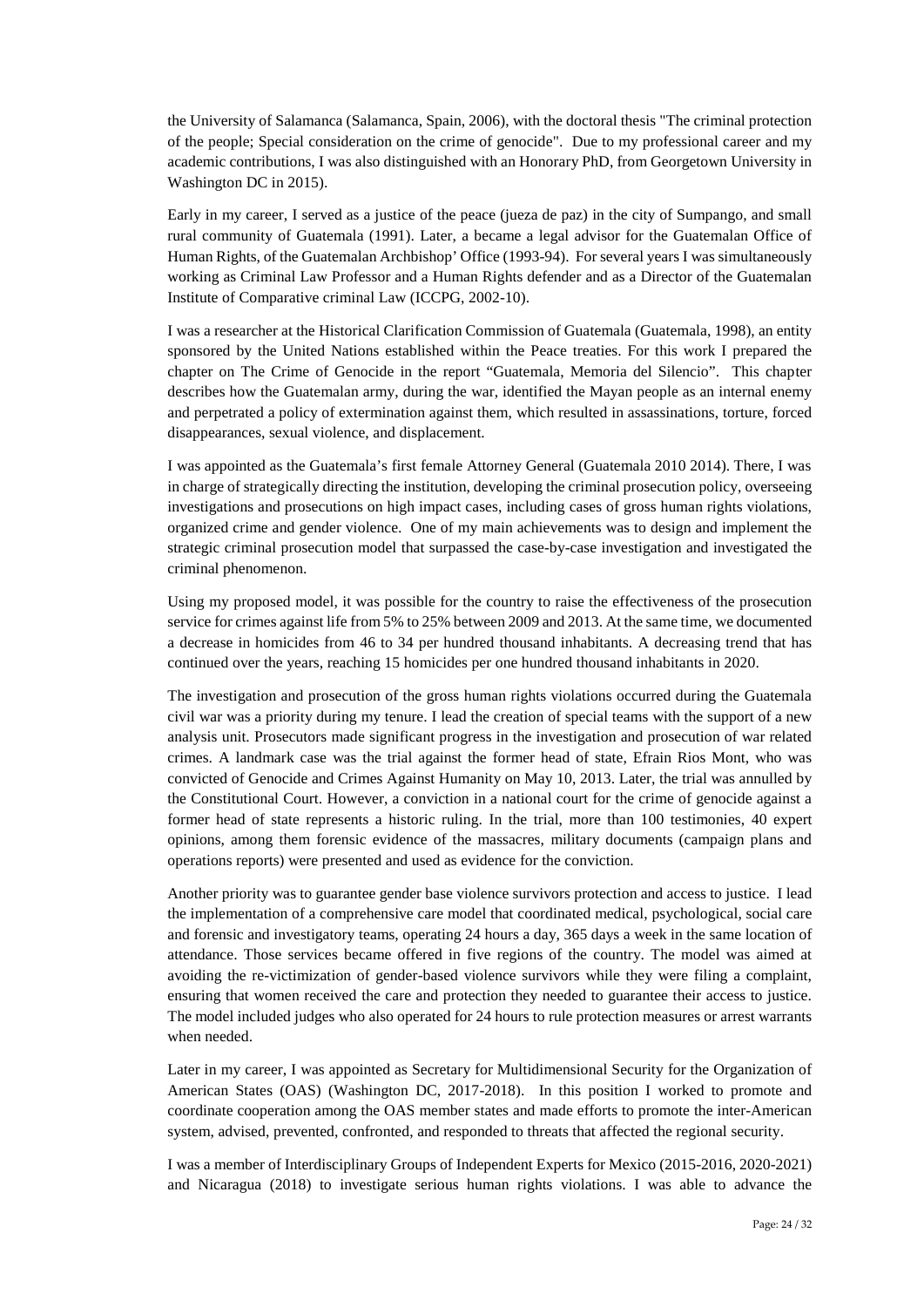investigation in a hostile environment, without the collaboration of the respective States and after the evidence was destroyed and hidden by perpetrators. In these context, it was essential to establish networks of collaboration and trust with key stakeholders and social organizations that allowed us to reconstruct the facts without collaboration from the countries governments. These experiences made it possible to reconstruct what happened with detailed reports. In the case of Mexico, these reports were the basis for confronting the official story from the local authorities and supporting the investigation by a new fiscal unit with a completely different approach that until today continues investigating.

Currently, I am the Director of the Mexico and Central America Program, of the Center for Justice and International Law, (CEJIL). CEJIL represents thousands of victims in the Inter American system of human rights, that have suffered gross human rights violations including massacres, genocide, extrajudicial executions, forced disappearances and sexual violence.

### **B. Curriculum vitae**

### **1. Academic degrees:**

- J.D. and LL.M.: Degree in Law and Social Sciences, Lawyer, Guatemala, 1992, Rafael Landivar University
- Doctoral Honorary PhD, from Georgetown University (Washington DC, 2015)
- PhD [Cum Laude] in Human Rights and Criminal Law Salamanca, Spain, December 21, 2006 University of Salamanca
- Other: Degree of Salamanca Salamanca, Spain, December 16, 1998 University of Salamanca
- Research Proficiency Salamanca, Spain, June 10, 1999 University of Salamanca

### **2. Professional Experience:**

### **International Experience**

- o Director of the Center for Justice and International Law Program for Mexico and Central America. February 2019 to date.
- o Member of the Interdisciplinary Group of Independent Experts for the Ayotzinapa case in Mexico appointed by the Inter-American Commission on Human Rights, March 2015 to April 2016, appointed by the Office of the United Nations High Commissioner for Human Rights January 2020 to date.
- o Member of the Interdisciplinary Group of Independent Experts for Nicaragua appointed by the Inter-American Commission on Human Rights, July to December 2018.
- o Secretariat for Multidimensional Security of the Organization of American States, OAS, March 2017 to June 2018.

### **Justice Sector**

- o Attorney General and Head of the Public Ministry from December 10, 2010 to May 2014.
- o Justice of the Peace of the Municipality of Sumpango, Sacatepequez, Guatemala from March 1st, 1991 to May 27, 1992.

### **Professional Practice of Law**

- o Professional Law practice from May 1992 to November 2010, criminal and constitutional litigation before the national justice system and the Inter-American Human Rights System.
- o Legal Advisor of the Archbishop's Office for Human Rights in Guatemala, from October 1992 to October, 1994.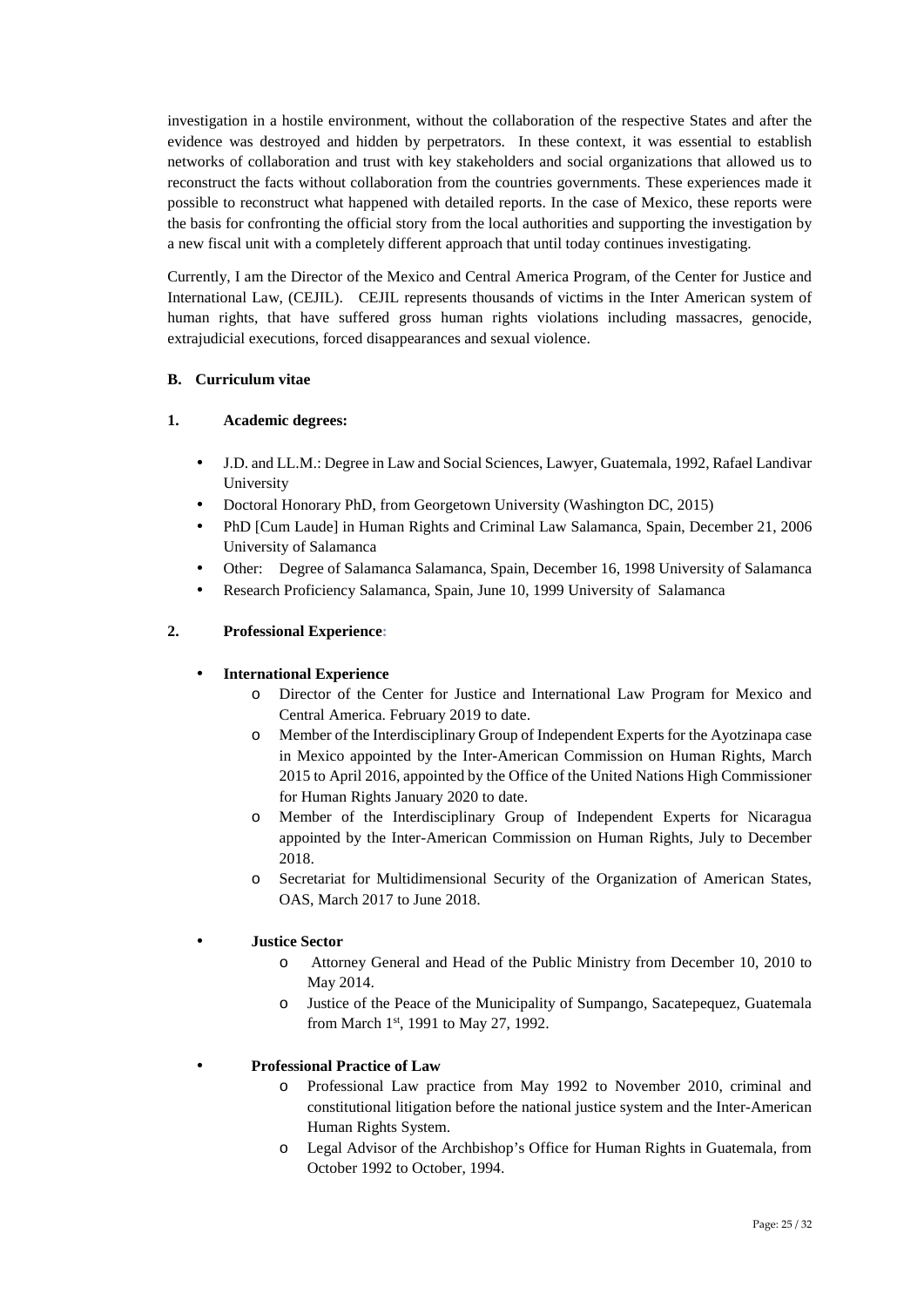### **Private Sector**

-

- o Director of the Training Department of the Institute of Comparative Studies in Criminal Sciences of Guatemala, from February 15, 2001 to December 31, 2002 and from September 1, 2008 to November 2010.
- o Executive Director of the Institute for Comparative Studies in Criminal Sciences of Guatemala (ICCPG) from January 2002 to August 31, 2008.
- o Coordinator of the Democratization and Strengthening the Rule of Law Program in Central America sponsored by the Interchurch Organization for Development Cooperation (ICCO), from January 2009 to November 2010.
- o Coordinator of the Master's Program of Criminal Procedural Law at the Rafael Landivar University, from August 2008 to November 2010.
- o Director of the Law Department of the Office of the UN High Commissioner for Refugees (UNHCR), from October 1994 to November 1995.

### **Other**

o Member of the Drafting Committee of the Penal Code, University of San Carlos of Guatemala and Supreme Court of Guatemala from 2007 to 2009.

### **3. University and Institutional Teaching:**

- o Professor of Postgraduate Degree of Criminal Procedural Law, Rafael Landivar University, courses: Constitution, Guarantee and Adversarial Criminal Process System and International Criminal Law, from August 5, 2008 to April 29, 2010.
- o Professor of Postgraduate Degree in Criminal Law, San Carlos University of Guatemala, courses of International Criminal Law, Criminal Policy and Monographic Course on Homicide, from 2002 to 2008.
- o Law and Social Sciences Faculty Professor, Rafael Landivar University, courses: Criminal Law I and II from 2005 to 2007 and The Phenomenon of Violence: Some theoretical elements in August 1998.
- o Trainer, Training Unit of the Public Prosecutor's Office, courses: Ethnic Discrimination focusing on the provision of justice; Genocide, Investigation and Prosecution; Sexual Violence During the Armed Conflict; Framing the Crimes of Sexual Offenses, aimed at prosecutors from August 2008 to August 2010.
- o Coordination for the Modernization of the Justice Sector, Trainer of the course on the Law of Femicide and other forms of violence against women, aimed at judicial officers and CONAPREVI, Sololá, September 2008.
- o Professor of the "Program for Further Education" at the National School of Public Prosecutions of the Dominican Republic provided to Public Ministry Attorneys; Dominican Republic, Santo Domingo, 2009.
- o Designer and head of implementation of modules on "Public Prosecutors and Their Relationship with the Victim" and "Theory of Crime", at the National School of Public Prosecutions of the Dominican Republic, Santo Domingo, 2010.

### **4. Publications:**

- o Book "Criminal Justice and Press Freedom", ILANUD, San José, Costa Rica, 1992. Coauthor. Criminal Law.
- o Book: "Children Deprived of Liberty," ICCPG and ILANUD, Guatemala, 1993. Coauthor. Human Rights, Criminal and Juvenile Law.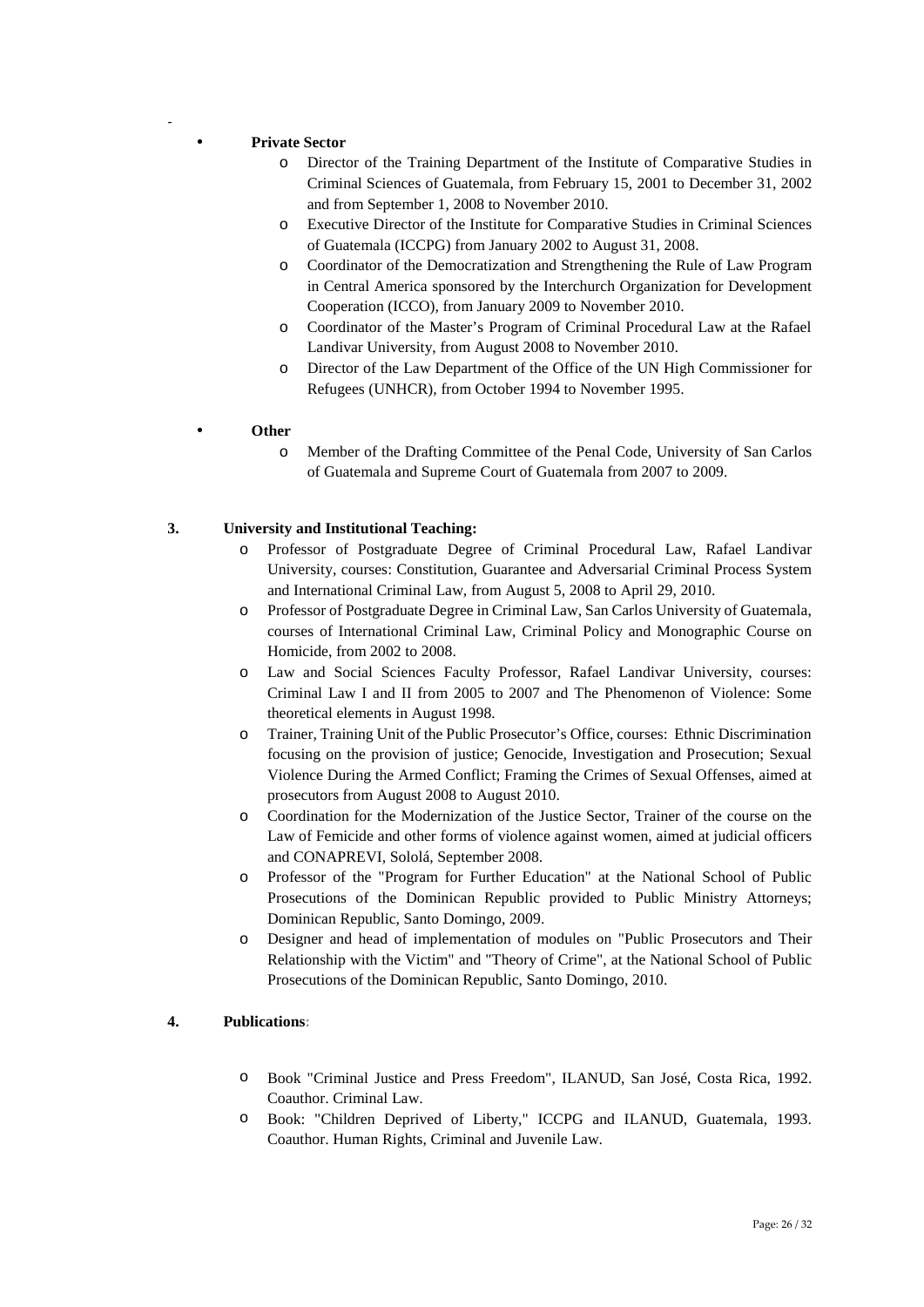- o Book: "For Being a Woman, Analysis of Responses from the Justice System in Cases Involving Violence Against Women," ICCPG, Guatemala, 2007, Coauthor, Criminal Law.
- o Book: "The New Regulation of Sexual Violence in Guatemala", ICCPG, Guatemala, 2010, Coauthor, Criminal Law.
- o Manual: "Criminal Justice and Gender" ICCPG, Guatemala, 2008; Coauthor; Criminal *<u>Iustice</u>*
- o Article Guatemala: Gender and Reparations for Human Rights Violations, appearing in What Happened to the Women? Gender and Reparations for Human Rights Violations ed. Ruth Rubio-Marín, New York: Social Science Research Council, 2006. Gender: Reparations, Human Rights.
- o Article: "Criminal Policy" appears in the Criminal Procedure Manual, ICCPG, Guatemala, 2003. Coauthor, Criminal Procedure, Criminal Policy.

### **5. Distinctions and honors**

### **Scholarships:**

- o Scholarship by the Spanish Agency for International Development Cooperation for PhD studies at the University of Salamanca, granted in September, 1995.
- o Renewal grant from the Spanish Agency for International Development Cooperation to finish PhD thesis at the University of Salamanca, granted in April 1997

### **Distinctions:**

- o Newsweek honored her in December 2011 as one of the bravest women in the world.
- o Forbes Magazine named her in August 2012 as one of the women who are changing the world in terms of public policy, this due to the fight against organized crime and the increase in the number of prosecutions and convictions.
- o Newsweek distinguished her among 125 women having impact on the world in March 2013 due to her efforts in the fight against organized crime.
- o Named Woman of the Year by the magazine Contra Poder, January 4, 2014

### **Awards:**

- o Stephen J. Solarz Award, awarded by The International Crisis Group in honor of the commitment in the fight against impunity and restoring justice in Guatemala, granted on December 16, 2011.
- o "Abogados de Atocha" Award, granted by the Board of the Lawyers Association in Atocha, Spain, in recognition of the efforts to promote democracy, freedom and justice, issued January 24, 2012.
- o OXFAM-LASA Lecturship Diskin Award, granted by The Latin American Studies Association, for integration of academy and activism, granted May 23, 2012.
- o Judith Lee Stronach Human Rights Award, granted by The Center for Justice and Accountability, awarded in 2013.
- o Dean's Award for Achievement in Advancing Women in Peace and Security, awarded by the Edmund A. Walsh School of Foreign Service of Georgetown University, granted February 20, 2013.
- o San Raimundo de Peñafort Order Cross of Honor, awarded by the Minister of Justice of Spain, issued June 25, 2013.
- o Commendation of the Order Isabel the Catholic, granted by Juan Carlos I, King of Spain, granted on July 23, 2013.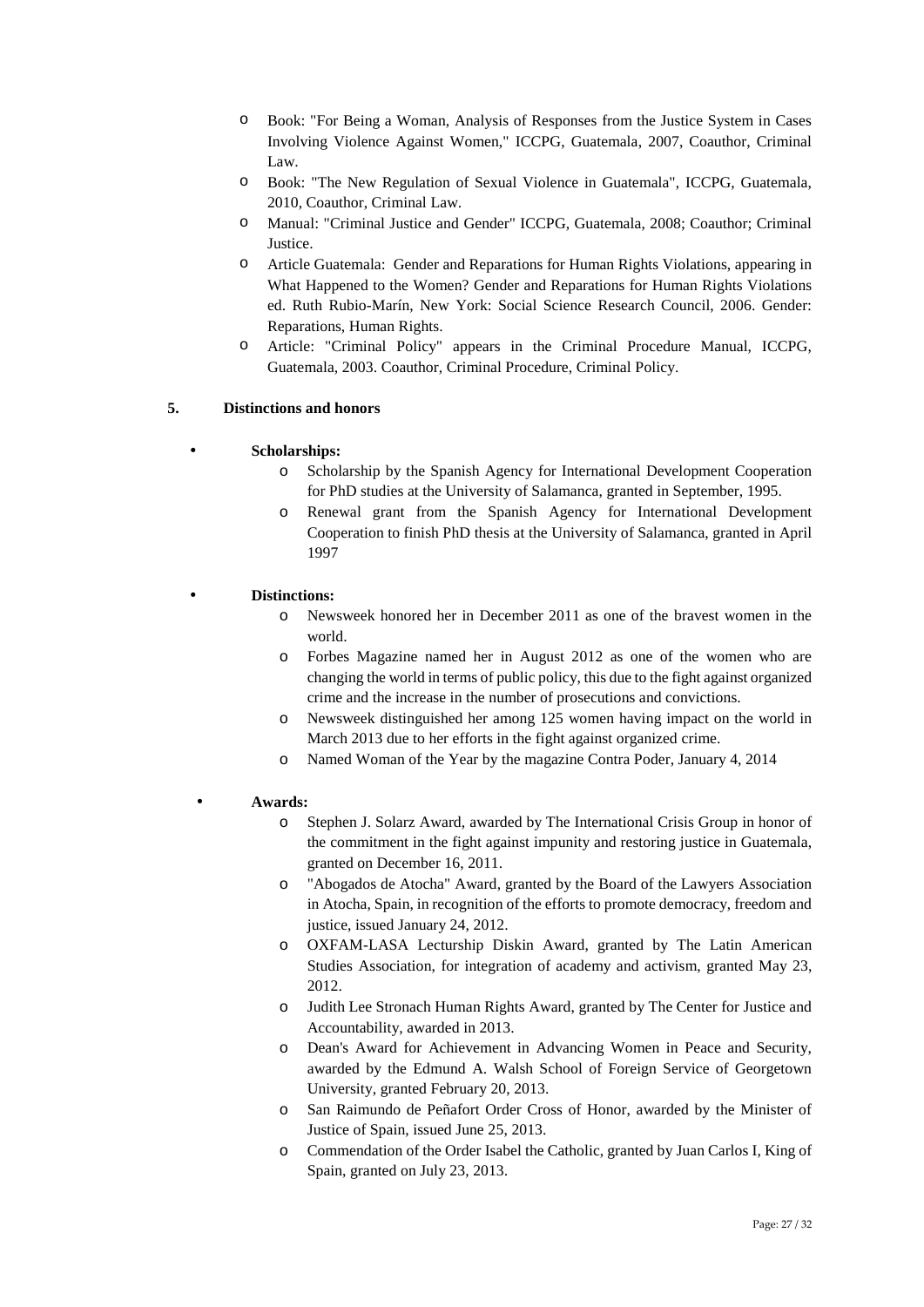- o Awarded the Commander's Cross of the Order of Merit of the Federal Republic of Germany, 2014.
- o Civil courage prize, New York, 2015.

### **Recognitions:**

- o Graduated with "Cum Laude" honor in doctoral studies at the University of Salamanca, December, 2006.
- o Recognition awarded by the Drug Enforcement Administration (DEA) of the U.S. Justice Department for arresting drug traffickers Mauro Salomon Ramirez Barrios, Juan Alberto Ortiz and Waldemar Lorenzana Chamale and success in operations during 2011.
- o Recognition granted by the Governor General of Canada for the work made to achieve progress in the reform of the justice system, improving access to justice and strengthening the Public Ministry, awarded in December 2012.

### **6. Mr. Alex Whiting (France)**

#### **A. Executive summary of relevant experience**

I am applying for the position of Deputy Prosecutor because I believe that I have the experience, skills, and competencies to contribute to the work of the Office of the Prosecutor in this role. I have successfully performed the functions of this position at three different international criminal tribunals.

I have extensive experience in both investigations and prosecutions. On the investigations side, I led investigation teams at the International Criminal Tribunal for the former Yugoslavia (ICTY). Later, as Investigations Coordinator at the International Criminal Court (ICC) and then as Head of Investigations and Deputy Specialist Prosecutor at the Kosovo Specialist Prosecutor's Office (SPO), I managed, along with other senior staff, the investigations of the entire prosecution office. In these roles, I directly participated in and supervised a wide range of investigative activities — including victim, insider, and expert witness interviews; forensic and scientific evidence analysis; electronic records and data collection; documentary and physical evidence seizures; and open source collection — in very different international contexts, confronting and overcoming an array of challenges and hurdles.

On the prosecutions side, I served as lead prosecution counsel in three lengthy trials at the ICTY and then later managed, along with the other senior staff, the prosecutions of the entire office as Prosecutions Coordinator at the ICC and now as the Deputy Specialist Prosecutor at the SPO. In these roles, I directly participated in and supervised the prosecution of cases during the charging, pre-trial, disclosure, trial, and appeal phases. I have strong written and oral advocacy skills and the ability and experience to supervise, guide, and coach prosecutors in these roles. Prior to my international experience, I also gained both investigative and prosecutorial experience at the national level, serving for ten years as a federal prosecutor in Washington, D.C. and Boston, focusing on criminal civil rights and organized crime investigations and prosecutions.

My experience in conducting and managing both investigations and prosecutions deeply informs my understanding and ability to guide each part of the process from investigation through trial and appeal. Successful prosecutions of complex international crimes requires close collaboration and coordination at all times among investigators, prosecutors, and analysts. From my experience on the ground and as a supervisor, in both investigations and prosecutions, I know how to build and manage integrated teams. Moreover, I have the ability to recognize and anticipate the full range of risks and opportunities at every stage of the investigation and prosecution process. My experience has also helped me identify ways to make investigation and prosecution processes run more efficiently, achieving results with greater speed.

In addition, I have extensive experience in management at international tribunals. Many of the challenges faced by the ICC are managerial ones and are shaped by its international mandate, authority, and range of activities. In my role directing specific investigations and trials at the ICTY and managing investigations and prosecutions at the ICC and SPO, I have always built strong teams by inspiring excellent performance, close collaboration, and dedication to the mission. At the same time, successful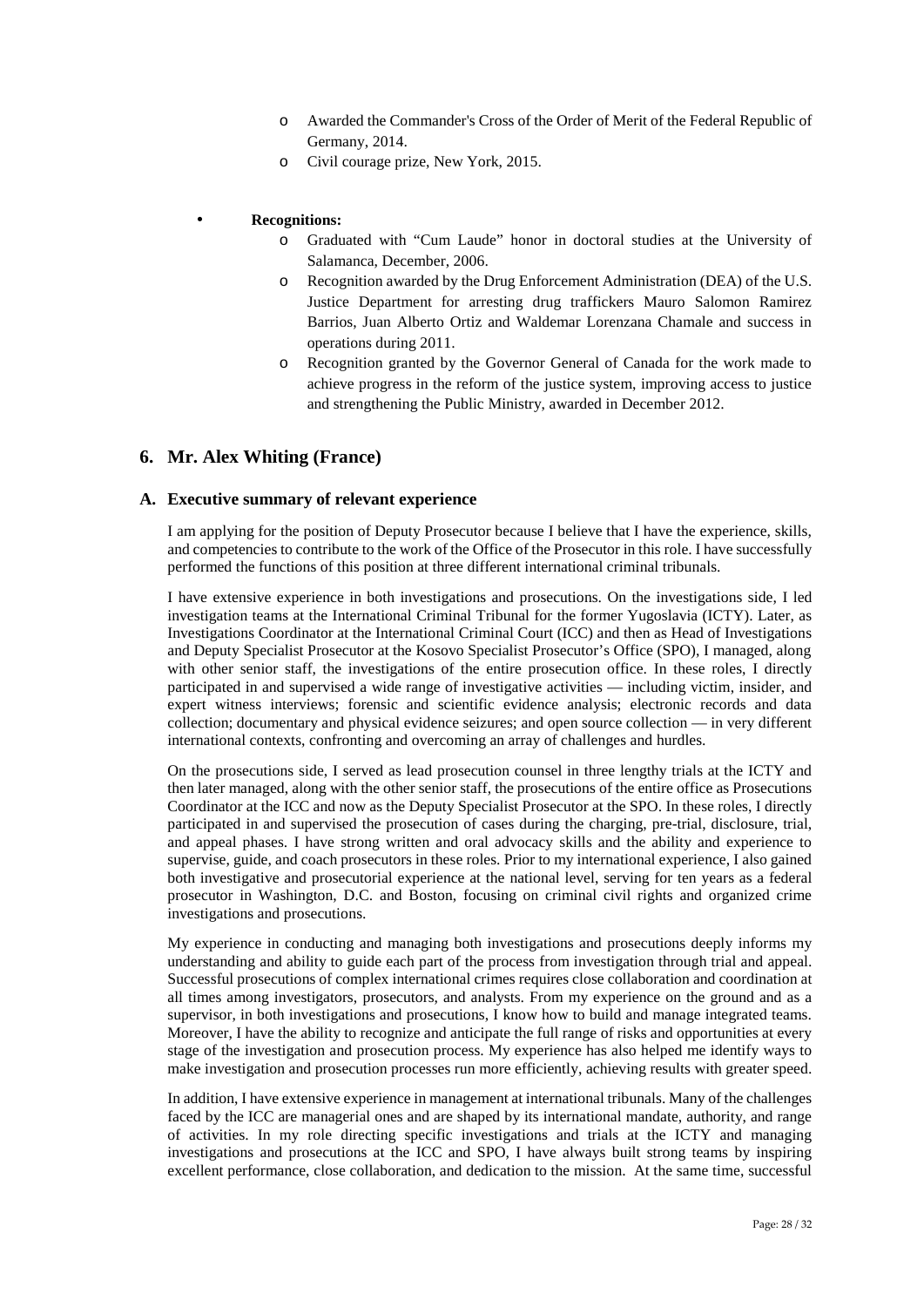management at international tribunals requires a commitment to providing clear direction and guidance to the teams, an ability to make hard decisions and communicate them clearly, and a willingness to hold oneself and others accountable for performance and comportment towards others. I have always sought to demonstrate these qualities in my management roles. In all of my positions I have energized the work of the office, set high standards, empowered the staff, and encouraged an atmosphere of mutual respect. I have also sought to address gender imbalances in the staff by identifying strong women performers and giving them greater responsibilities and recognition, encouraging women to apply for more senior positions, and promoting them whenever possible.

My experience across three different international tribunals is a further strength that I would bring to the role. I have a deep familiarity with the procedures and workings of the ICC, but I have also seen other approaches that will help me bring new ideas and changes to the ICC. I have seen and managed many of the institutional challenges faced by international tribunals.

I also have ten years of experience teaching and writing in the field of international criminal law at Harvard Law School, which has also allowed me to step back and critically reflect on the work of the tribunals. In addition, in this role I have consulted with, and advised, numerous NGOs and national prosecution offices in their efforts to advance accountability for international crimes. I understand the challenges faced by civil society and national prosecutors in their work and see the potential for greater collaboration with the ICC. I am persuaded that the ICC can only succeed if its work is coordinated with, and draws from, the essential work of local actors on the ground.

Finally, I will bring to the role a strong commitment to and belief in international criminal justice. I see the challenges faced by the ICC and understand its limitations, but I also deeply believe in its mission and its ability to bring justice for victims and contribute to deterrence for international crimes. This core belief motivates me each and every day in my work in this field. For all these reasons, I believe that I am particularly qualified to serve as ICC Deputy Prosecutor and would consider a true honor to contribute to the mission of the OTP in that capacity.

### **B. Curriculum vitae**

#### **1. Experience**

**Kosovo Specialist Prosecutor's Office (2019 – present)** The Hague, The Netherlands **Deputy Specialist Prosecutor** (September 2020 – present)

**Head of Investigations** (June 2019 – September 2020)

Managing prosecutors, investigators, and analysts in the investigation and prosecution of war crimes and crimes against humanity occurring in Kosovo from 1 January 1998 through 31 December 2000.

**Harvard Law School (2013 – present)** Cambridge, MA

### **Visiting Professor of Practice** (2021)

**Professor of Practice** (2013 – 2019) (on leave 2019 – 2021)

Teaching, writing and consulting on international criminal law, the International Criminal Court, ad-hoc international criminal tribunals, U.S. criminal justice, and evidence.

**International Criminal Court, Office of the Prosecutor (2010 – 2013)** The Hague, The **Netherlands** 

### **Prosecution Coordinator** (2012 – 2013)

Responsible for managing all prosecutions of crimes against humanity, war crimes, and genocide by the Office of the Prosecutor (OTP) including supervising all of the prosecutors, coordinating the approaches in all cases, providing legal and strategic guidance and direction, and reviewing all filings and significant positions advanced in court.

#### **Investigation Coordinator** (2010 – 2012)

Responsible for managing all investigations of crimes against humanity, war crimes, and genocide by the OTP including supervising the investigators and analysts, reviewing and contributing to investigation plans, as well as providing legal and strategic guidance and direction.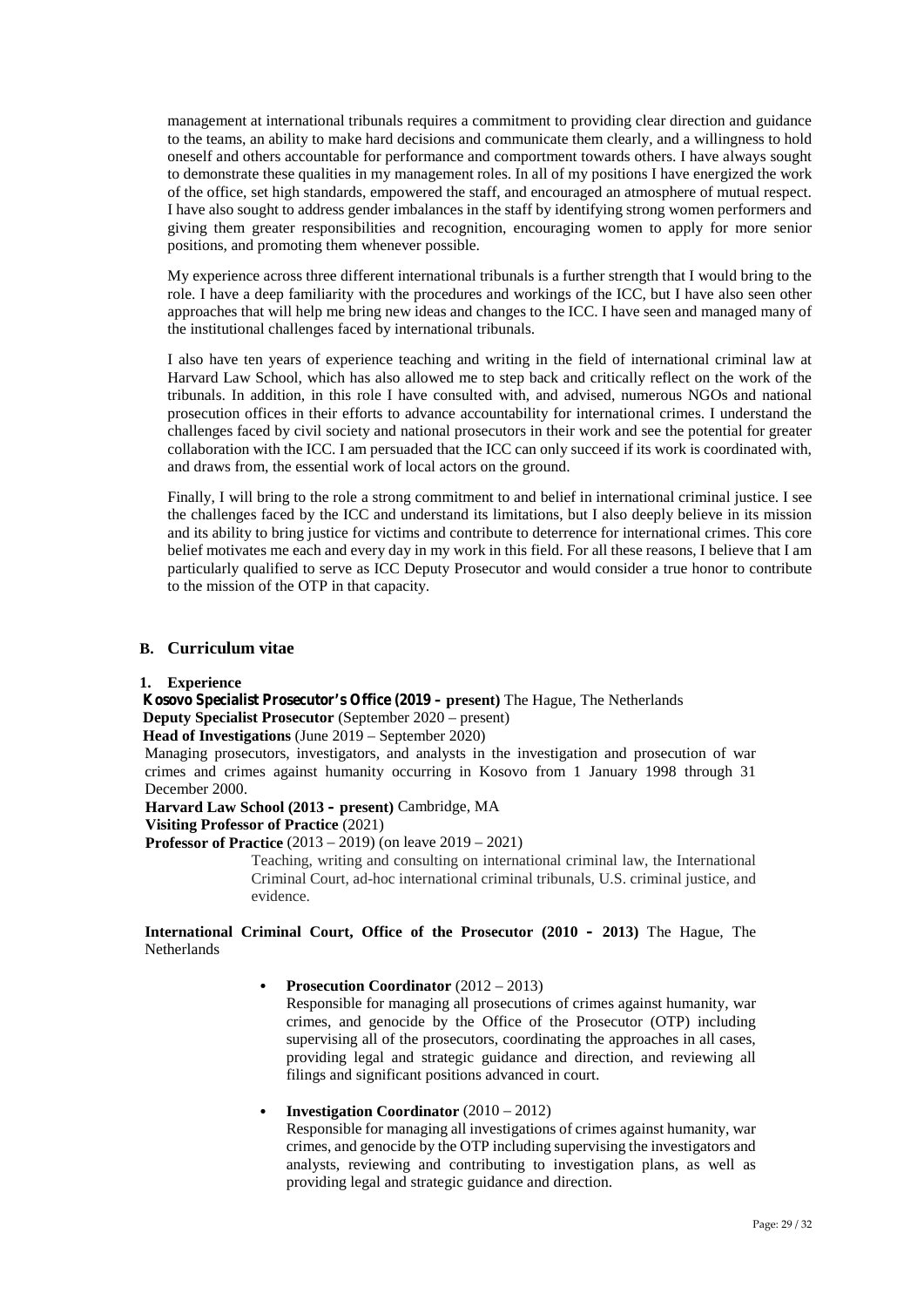#### **Harvard Law School 2007 – 2010)** Cambridge, MA

#### **Assistant Clinical Professor of Law**

Taught courses on war crimes prosecution, federal prosecution, and evidence. Supervised students working on legal projects for international criminal tribunals and non-governmental organizations focused on war-crimes prosecutions. Wrote and consulted on war crimes prosecution issues.

#### **Int'l Crim. Tribunal for the former Yugoslavia**, **Office of the Prosecutor (2002 – 2007)** The Hague, The Netherlands

**Senior Trial Attorney** (2005 – 2007)*,*

**Trial Attorney** (2002 – 2005)

Lead counsel in three investigations and prosecutions charging war crimes and crimes against humanity: *Prosecutor v. Fatmir Limaj, Isak Musliu, and Haradin Bala; Prosecutor v. Milan Marti ; and Prosecutor v. Dragomir Miloševi* (prosecution phase). Supervised and managed a team of twenty or more lawyers, investigators and staff during the investigation, charging, and trial phase of each prosecution.

#### **U.S. Attorney's Office, Assistant U.S. Attorney (1995 – 2002)** Boston, MA

Investigated and prosecuted crimes in the Organized Crime Strike Force and Public Corruption and Special Prosecutions Units. Led trials, appeals, grand jury investigations, and motions work. Recipient of the Special Achievement Award (1996), Director's Award for Superior Performance (1997), U.S. Marshal's Service Award (1999), Attorney General's Distinguished Service Award (2000), and OCDETF Award (2001).

#### **U.S. Dept. of Justice, Civil Rights Division, Criminal Sec., Trial Attorney (1991 – 1995)** Washington, D.C.

Investigated and prosecuted federal civil rights crimes around the United States. Led trials, grand jury investigations, and motions work. Recipient of Certificates of Commendation (1992, 1994) and a Special Achievement Award (1993).

#### **Chambers of Judge Eugene H. Nickerson, E.D.N.Y., Law Clerk (1990 – 1991)** Brooklyn, NY Researched legal issues and drafted orders and decisions for judge.

**Center for National Security Studies, Research Associate (1986 – 1987)** Washington, D.C. Researched and wrote pieces on civil rights and national security issues.

### **2. Education**

**Yale Law School,** J.D., June 1990 Yale Law Journal: Book Review and Comments Editor

**Yale University**, B.A., May 1986 Phi Beta Kappa, *summa cum laude,* Distinction in the Major

#### **3. Publications**

*Prosecute Little Fish at the ICC*, (with Ward Ferdinandusse), J. Int'l Crim. J. (2021) (advance articles) https://academic.oup.com/jicj/advance-article abstract/doi/10.1093/jicj/mqab046/6327070?redirectedFrom=fulltext

*The President on Trial: Prosecuting Hissène Habré* (book review), J. Int'l Crim. J. (2021) (advance articles) https://academic.oup.com/jicj/advance-article abstract/doi/10.1093/jicj/mqab041/6306970?redirectedFrom=fulltext

*Could the Crime of Aggression Undermine Deterrence?* J. Int'l Crim. J. (2021) (advance articles) https://academic.oup.com/jicj/advance-article abstract/doi/10.1093/jicj/mqab028/6298307?redirectedFrom=fulltext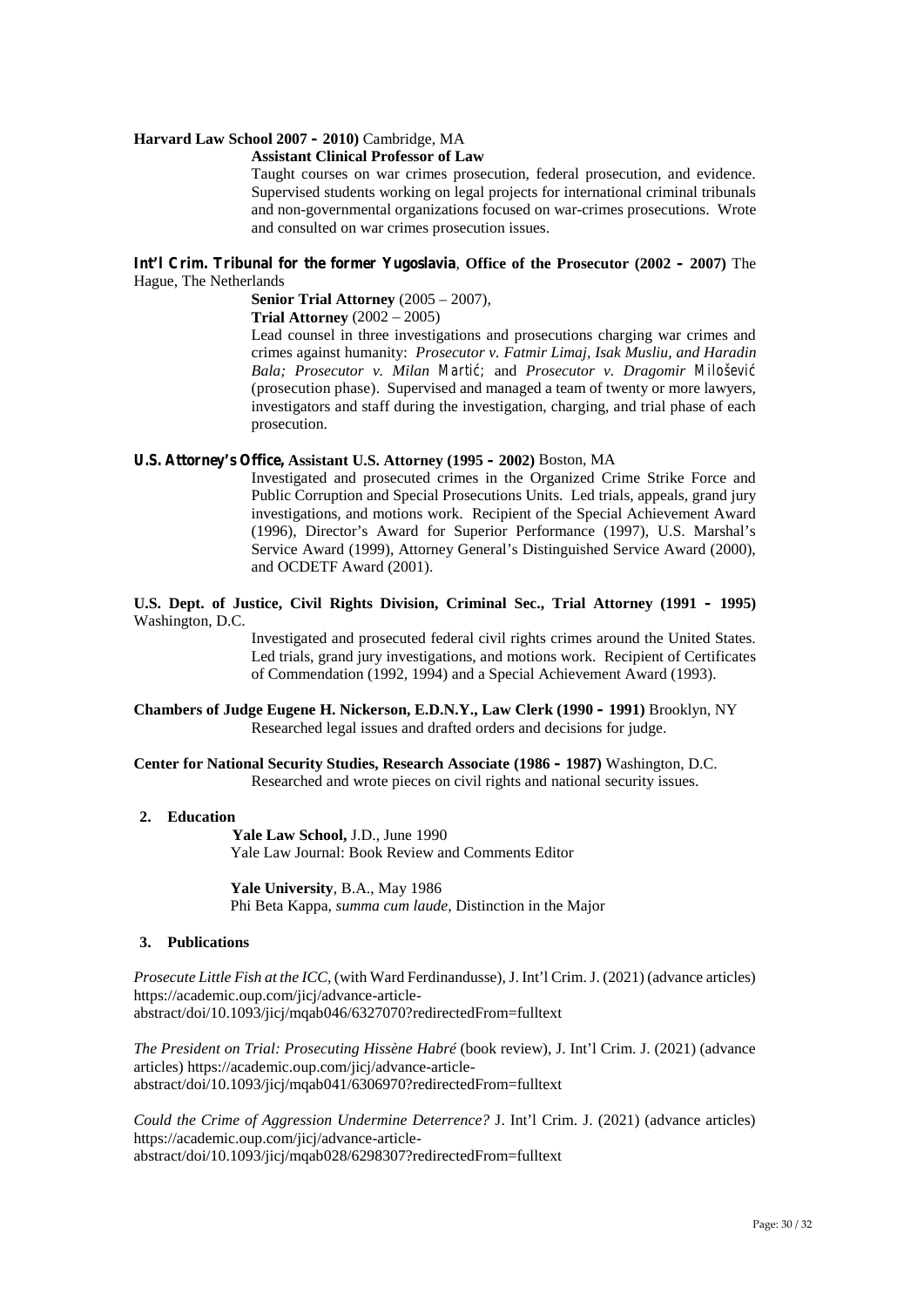*A Program for the Next Prosecutor,* 52 Case Western Reserve J. of Int'l L 479 (2020)

*Prosecution Strategy at the International Criminal Court in Search of a Theory* in WHY PUNISH PERPETRATORS OF MASS ATROCITIES? THEORETICAL AND PRACTICAL PERSPECTIVES ON PUNISHMENT IN INTERNATIONAL CRIMINAL LAW (F. Jessberger & J. Geneuss, eds.) (Cambridge U. Press 2019)

*An Investigation Mechanism for Syria: The General Assembly Steps into the Breach,* 15 Journal of Int'l Criminal J. 231 (2017)

*Investigations and Institutional Imperatives at the ICC* in THE FIRST GLOBAL PROSECUTOR (A. Whiting, M. Minow, C.T. Frost, eds.) (U. Michigan Press 2015)

*Disclosure Challenges at the International Criminal Court* in THE LAW AND PRACTICE OF THE INTERNATIONAL CRIMINAL COURT: A CRITICAL ACCOUNT OF CHALLENGES AND ACHIEVEMENTS (C. Stahn, ed.) (Oxford U. Press 2015)

*Dynamic Investigative Practice at the International Criminal Court*, 76 Law & Contemporary Problems 163 (2013)

INTERNATIONAL CRIMINAL LAW: CASES AND COMMENTARY (Oxford U. Press 2011), co-authored with Antonio Cassese, Guido Acquaviva, & Mary Fan

*The ICTY as a Laboratory of International Criminal Procedure* in THE LEGACY OF THE INTERNATIONAL CRIMINAL TRIBUNAL FOR THE FORMER YUGOSLAVIA (B. Swart, G. Sluiter, A. Zahar eds.) (Oxford U. Press 2011)

*In International Criminal Law, Justice Delayed Can be Justice Delivered,* 50 Harvard International Law Journal 323 (2009)

*Lead Evidence and Discovery Before the International Criminal Court: The Lubanga Case,* 14 UCLA Journal of International Law and Foreign Affairs 207 (2009)

*How Prosecutors Should Exercise Their Discretion Now That the Sentencing Guidelines are Advisory*, Issues in Legal Scholarship, Vol. 8: Iss. 2, Article 2 (2009) (New Directions for the Department of Justice Symposium) (http://www.bepress.com/ils/vol8/iss2/art2)

Note*: Controlling Tin Cup Diplomacy*, 99 Yale Law Journal 2043 (1990)

*Covert Operations and the Democratic Process: The Implications of the Iran-Contra Affair*, Publication of the Center for National Security Studies, Washington, D.C. (1987)

#### **4. Activities**

Editor, Just Security blog (justsecurity.org) (2015 – present)

Fellow, National Institute of Military Justice (2021 – present)

Stop Ecocide Foundation, Expert panel to draft definition of the crime of Ecocide (2021)

American Society of International Law International Criminal Court Task Force (published report on policy options for U.S. engagement with the ICC) (2020 – 2021)

Advisory Board, Civitas Maxima (2018 – present)

Advisory Board, Lawyers for Justice in Libya (2018 – present)

Member Board of Directors, Center for Climate Crime Analysis (2018 – present)